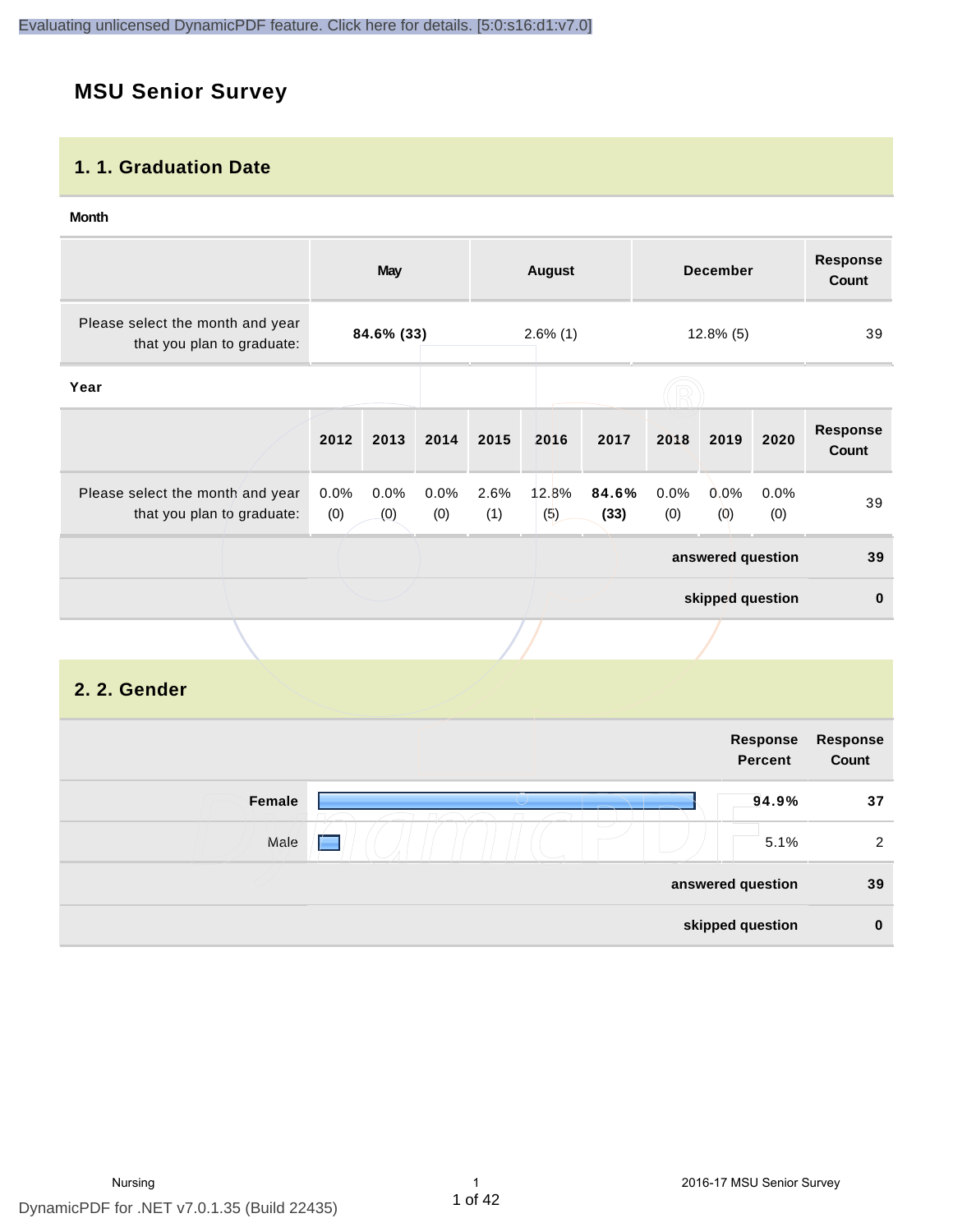# **3. 3. Ethnic Background**

| $\tilde{\phantom{a}}$                     |                |                            |                          |
|-------------------------------------------|----------------|----------------------------|--------------------------|
|                                           |                | <b>Response</b><br>Percent | <b>Response</b><br>Count |
| White                                     |                | 87.2%                      | 34                       |
| Black/African-American                    | $\blacksquare$ | 2.6%                       | 1                        |
| Asian                                     |                | 5.1%                       | $\overline{2}$           |
| Hispanic/Latino                           | п              | 2.6%                       | $\mathbf{1}$             |
| American Indian/Alaskan Native            |                | 0.0%                       | $\pmb{0}$                |
| Native Hawaiian/Other Pacific<br>Islander |                | 0.0%                       | $\mathbf 0$              |
| Two or more races                         | Π              | 2.6%                       | $\mathbf{1}$             |
|                                           |                | answered question          | 39                       |
|                                           |                | skipped question           | $\pmb{0}$                |
|                                           |                |                            |                          |

# **4. 4. Are you a U.S. citizen?**

|     |            | Response<br>Percent | <b>Response</b><br>Count |
|-----|------------|---------------------|--------------------------|
| Yes |            | 100.0%              | 39                       |
| No  | $\bigcirc$ | 0.0%                | 0                        |
|     |            | answered question   | 39                       |
|     |            | skipped question    | $\bf{0}$                 |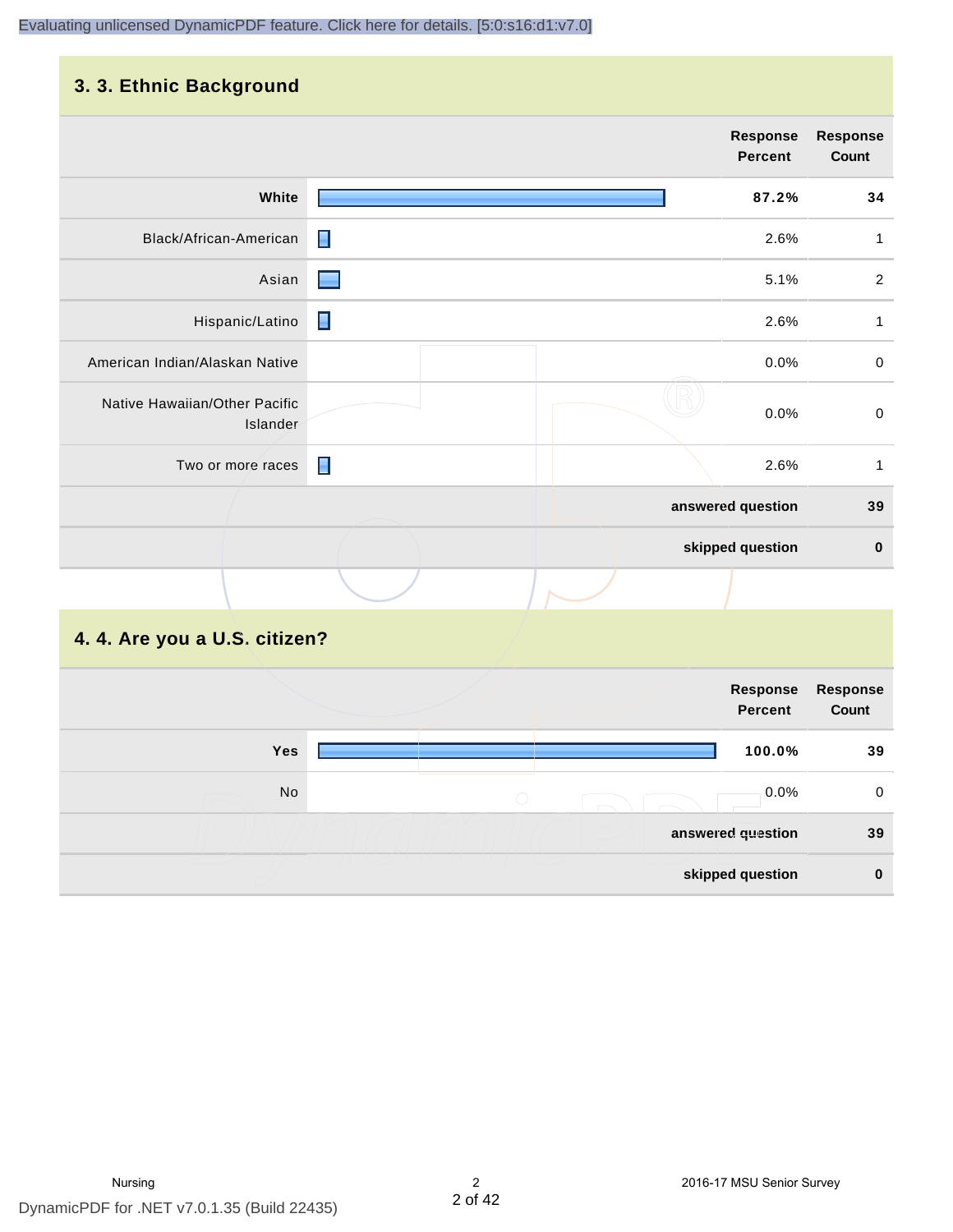# **5. 5. What is your residency classification at MSU? Response Response Percent Count In-state 82.1% 32** Out-of-state **15.4%** 6 International **1** 2.6% 1 **answered question 39 skipped question 0** DynamicPDF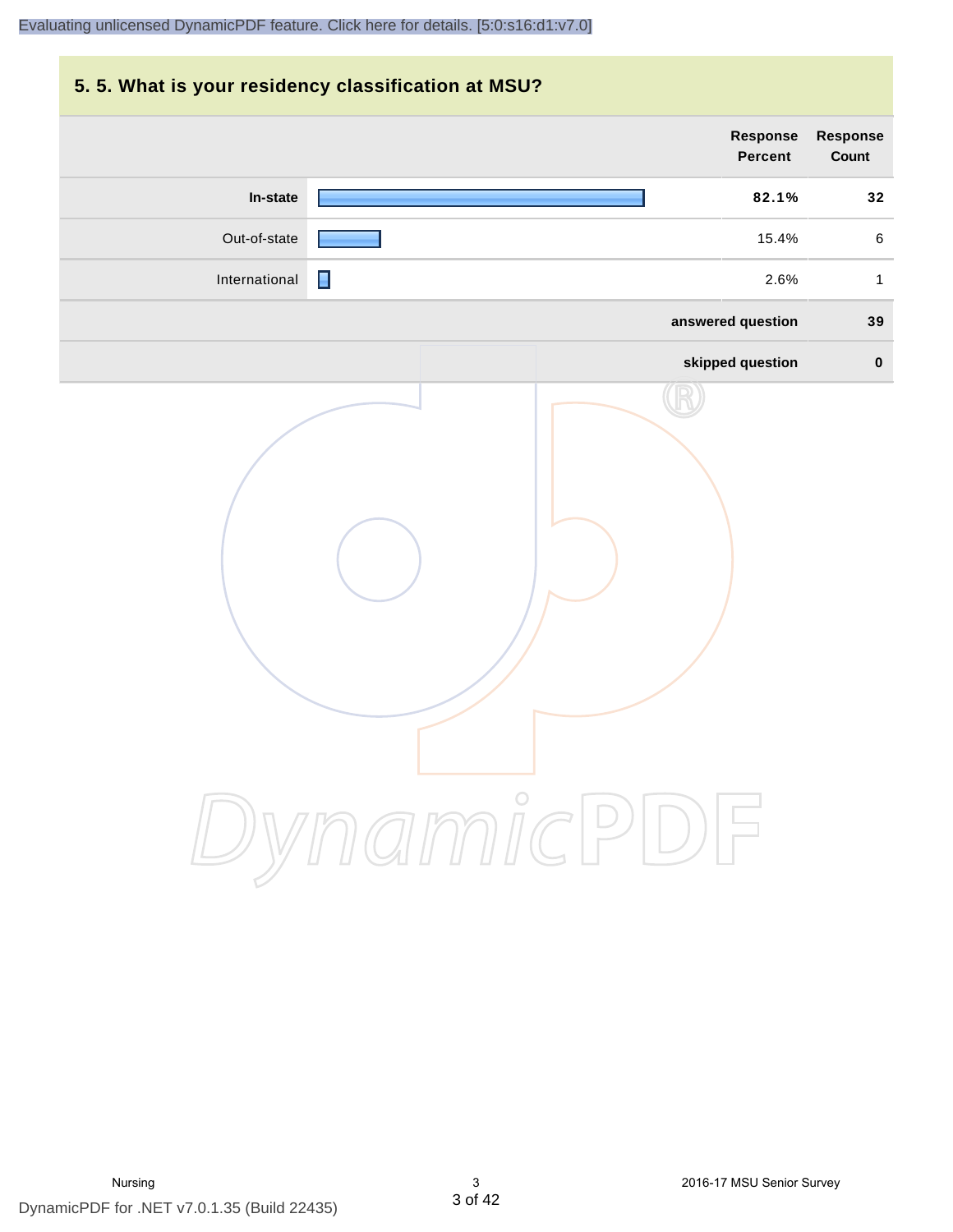|          |                   | 5.5. What is your residency classification at MSU? |
|----------|-------------------|----------------------------------------------------|
| 39       | answered question |                                                    |
| $\bf{0}$ | skipped question  |                                                    |

#### **6. 6. Age**

|               |                | Response<br><b>Percent</b> | <b>Response</b><br>Count |
|---------------|----------------|----------------------------|--------------------------|
| 24 or younger |                | 71.8%                      | 28                       |
| 25-34         |                | 15.4%                      | $\,6\,$                  |
| 35-44         |                | 10.3%                      | $\overline{4}$           |
| 45 or older   | $\blacksquare$ | 2.6%                       |                          |
|               |                | answered question          | 39                       |
|               |                | skipped question           | $\mathbf 0$              |

# **7. 7. Has either of your parents received a bachelor's degree?**

|     | Response<br><b>Percent</b> | Response<br>Count |
|-----|----------------------------|-------------------|
| Yes | 56.4%                      | 22                |
| No  | 43.6%                      | 17                |
|     | answered question          | 39                |
|     | skipped question           | $\bf{0}$          |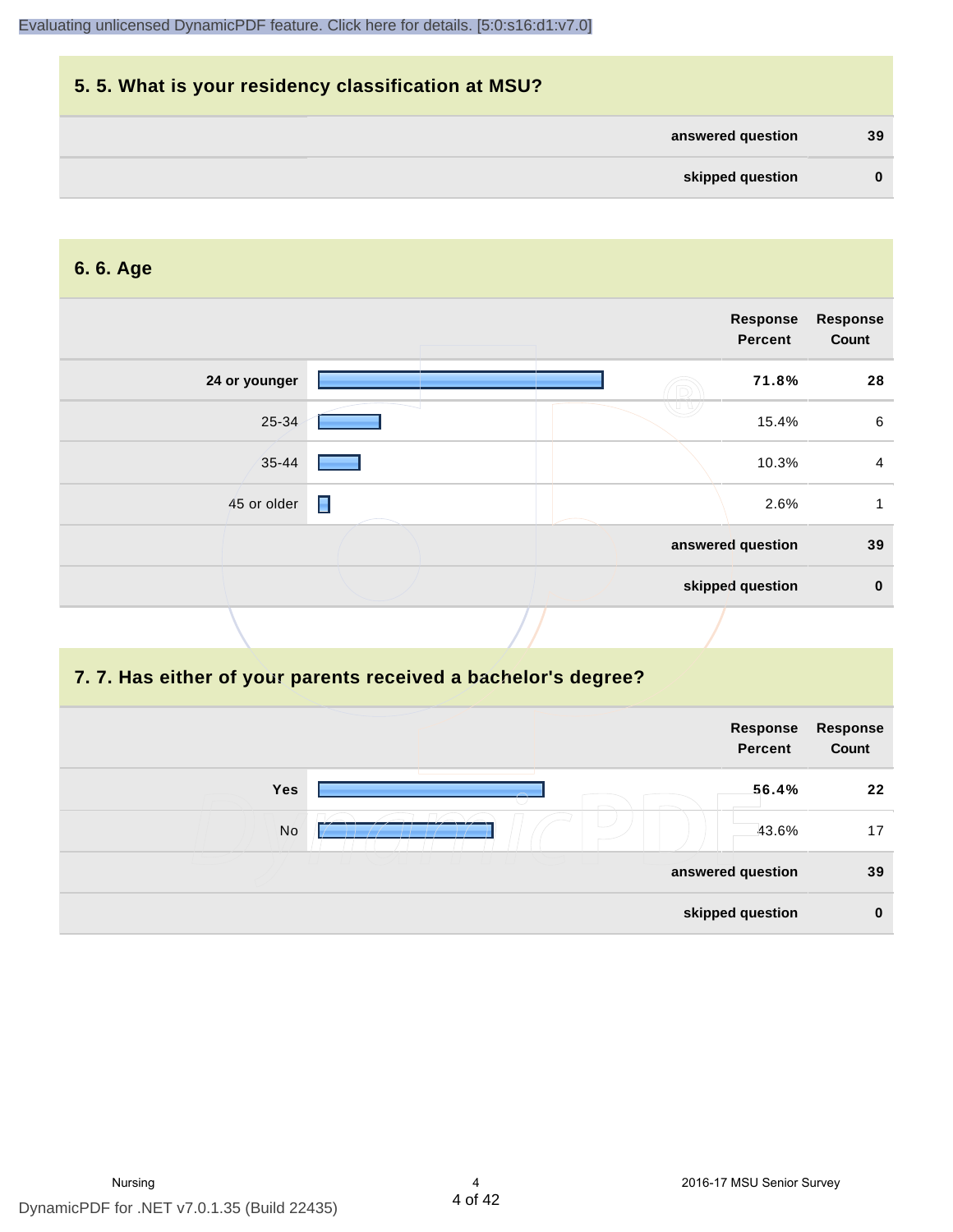#### **8. 8. Has either of your parents received a degree from MSU?**

|           | Response<br>Percent | Response<br>Count |
|-----------|---------------------|-------------------|
| Yes       | 17.9%               | 7                 |
| <b>No</b> | 82.1%               | 32                |
|           | answered question   | 39                |
|           | skipped question    | $\bf{0}$          |

| 9.9. What was your original entry status to MSU?    |   |                                   |                          |
|-----------------------------------------------------|---|-----------------------------------|--------------------------|
|                                                     |   | <b>Response</b><br><b>Percent</b> | <b>Response</b><br>Count |
| <b>Freshman</b>                                     |   | 69.2%                             | 27                       |
| Transfer from community<br>college/technical school |   | 28.2%                             | 11                       |
| Transfer from 4-yr institution                      | П | 2.6%                              |                          |
|                                                     |   | answered question                 | 39                       |
|                                                     |   | skipped question                  | $\bf{0}$                 |

**10. 10. How many credits were transferred?**

|             | Response<br><b>Percent</b> | <b>Response</b><br>Count |
|-------------|----------------------------|--------------------------|
| 12 or fewer | 0.0%                       | $\mathbf 0$              |
| 13-30       | 0.0%                       | $\mathbf 0$              |
| $31 - 60$   | 25.0%                      | 3                        |
| Over 60     | 75.0%                      | 9                        |
|             | answered question          | $12$                     |
|             | skipped question           | 27                       |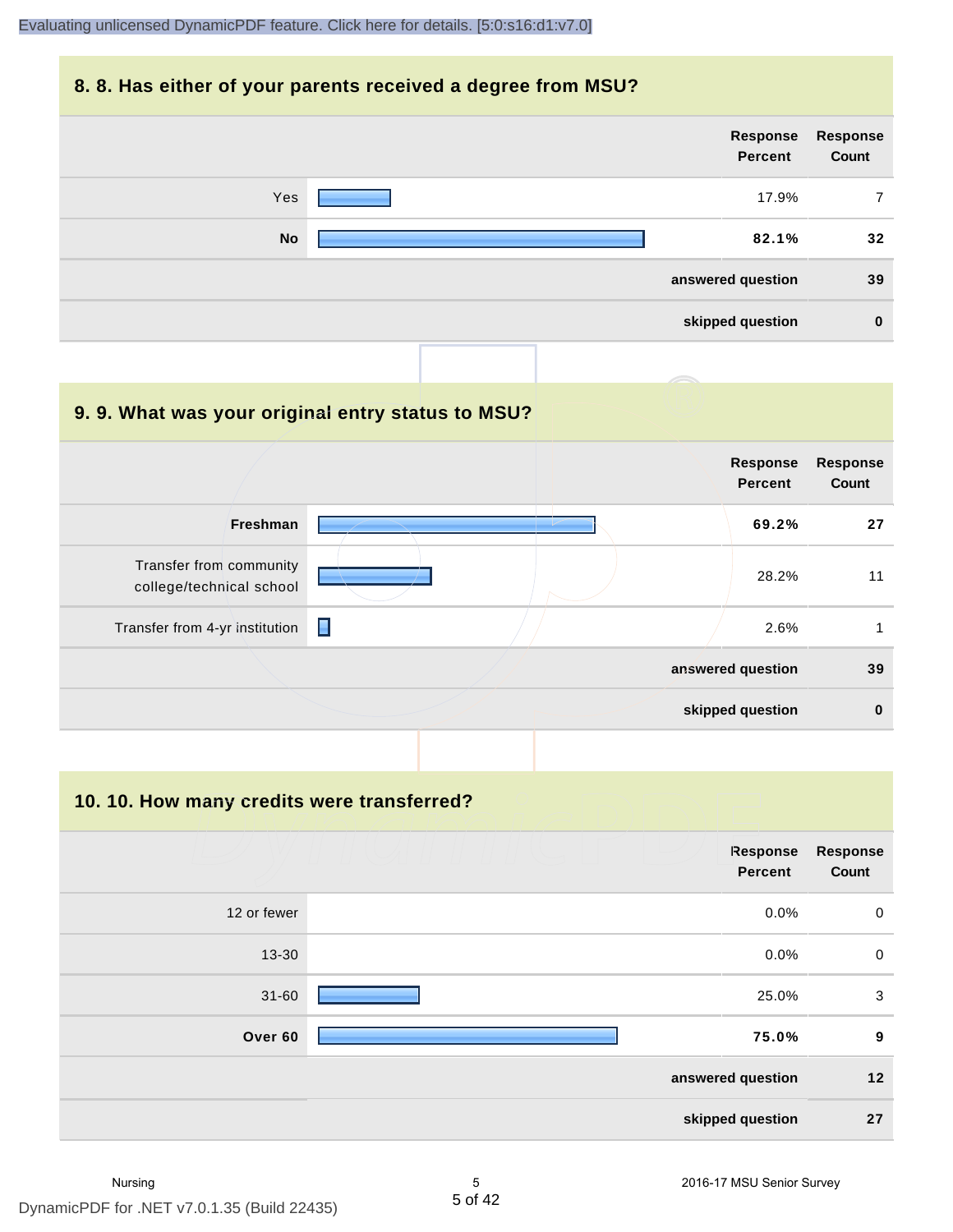# **11. 11. Approximately what percent of your University Studies (general education) classes did you take at MSU?**

|                            |                                                      | <b>Response</b><br><b>Percent</b> | <b>Response</b><br>Count |
|----------------------------|------------------------------------------------------|-----------------------------------|--------------------------|
| <b>Under 25%</b>           |                                                      | 66.7%                             | 8                        |
| 25-49%                     |                                                      | 25.0%                             | $\sqrt{3}$               |
| 50-74%                     |                                                      | 8.3%                              | $\mathbf{1}$             |
| 75-100%                    |                                                      | 0.0%                              | $\pmb{0}$                |
|                            |                                                      | answered question                 | $12$                     |
|                            |                                                      | skipped question                  | 27                       |
|                            |                                                      |                                   |                          |
|                            | 12. 12. What has been your attendance status at MSU? |                                   |                          |
|                            |                                                      | <b>Response</b><br><b>Percent</b> | <b>Response</b><br>Count |
| <b>Primarily full-time</b> |                                                      | 76.9%                             | 30                       |
| Primarily part-time        |                                                      | 23.1%                             | $\boldsymbol{9}$         |
|                            |                                                      | answered question                 | 39                       |
|                            |                                                      | skipped question                  | $\pmb{0}$                |
|                            | O                                                    |                                   |                          |

DynamicPDF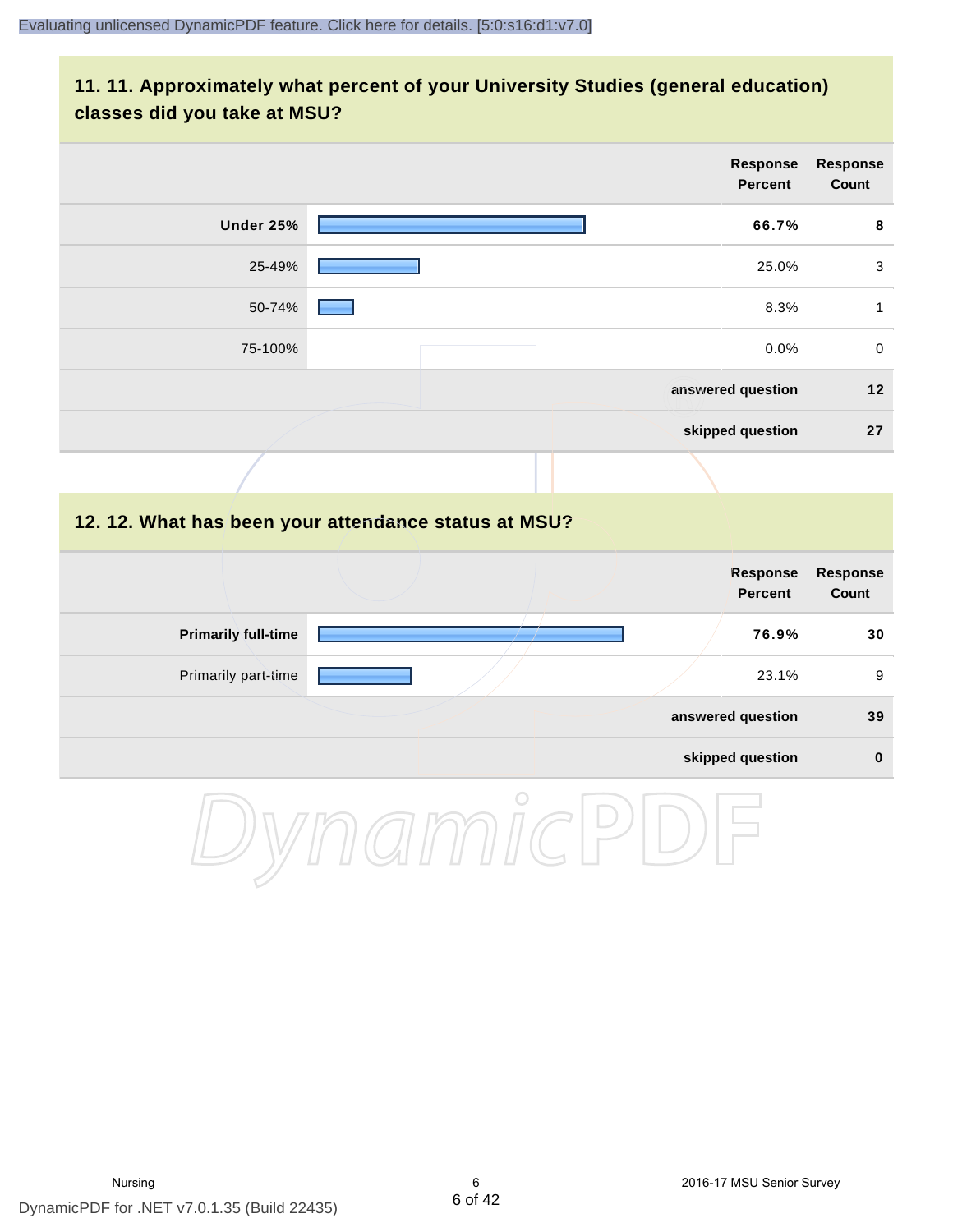#### **13. 13. In which Residential College are you a member?**

|                            |                | <b>Response</b><br><b>Percent</b> | <b>Response</b><br>Count |
|----------------------------|----------------|-----------------------------------|--------------------------|
| Do not know                |                | 20.5%                             | 8                        |
| <b>Clark College</b>       |                | 12.8%                             | $\sqrt{5}$               |
| Elizabeth College          |                | 15.4%                             | $\,6\,$                  |
| Franklin-Springer Colleges |                | 17.9%                             | $\boldsymbol{7}$         |
| <b>Hart College</b>        |                | 7.7%                              | $\sqrt{3}$               |
| <b>Hester College</b>      |                | 10.3%                             | $\overline{4}$           |
| <b>Regents College</b>     | $\blacksquare$ | 2.6%                              | $\mathbf{1}$             |
| <b>Richmond College</b>    |                | 7.7%                              | $\sqrt{3}$               |
| White College              |                | 5.1%                              | 2                        |
|                            |                | answered question                 | 39                       |
|                            |                | skipped question                  | $\pmb{0}$                |

DynamicPDF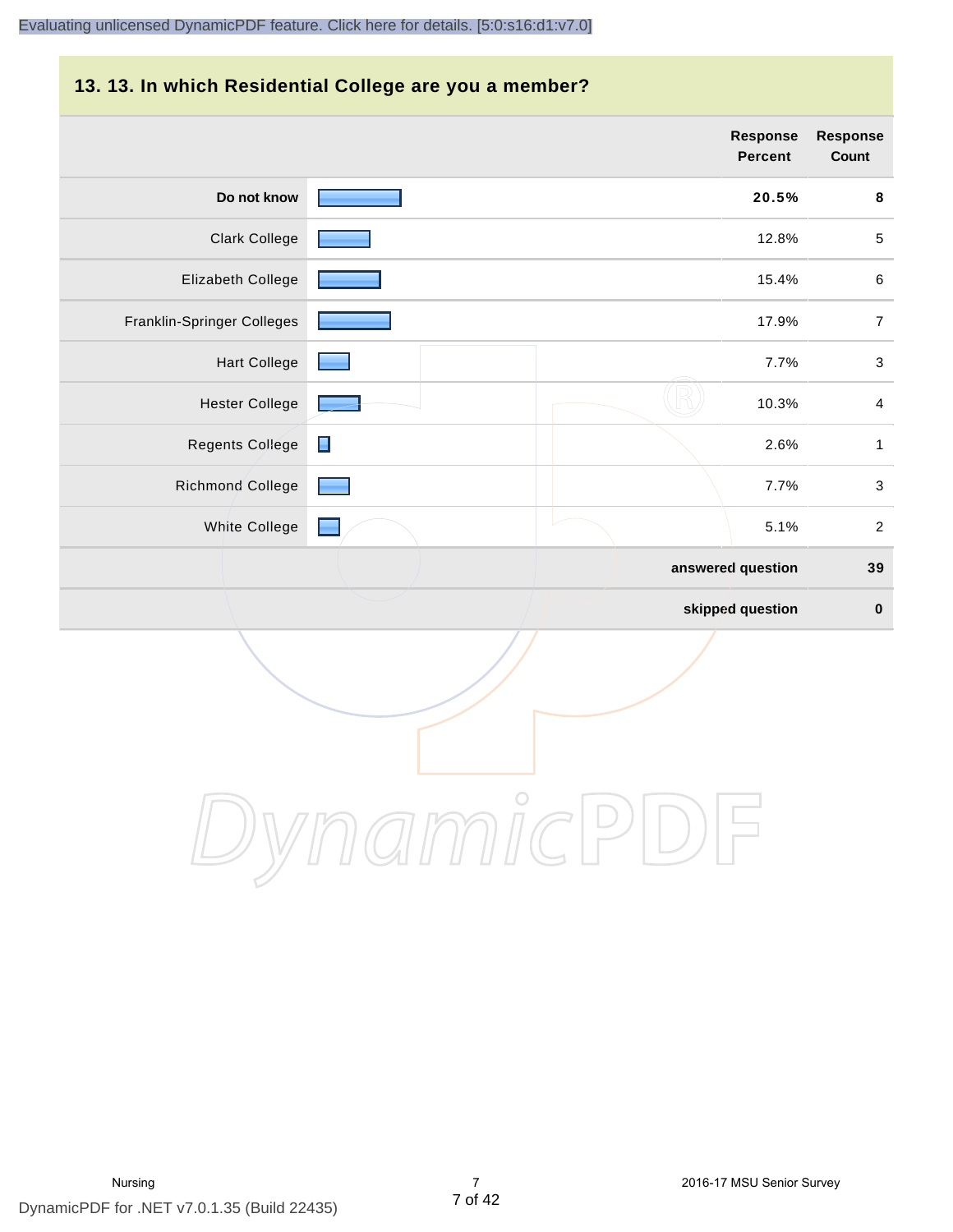# **13. 13. In which Residential College are you a member? answered question 39 skipped question 0**

# **14. 14. Have you ever received any type of Financial Aid while at MSU? (scholarships, grants, work-study, etc.)**



**15. 15. How many years will it take you to complete your degree from the point of your initial enrollment in college (including any time at a previous institution)?**

|               |                | <b>Response</b><br>Percent | <b>Response</b><br>Count |
|---------------|----------------|----------------------------|--------------------------|
| Two           |                | 17.9%                      | $\overline{7}$           |
| Three         | $\bigcirc$     | 7.7%                       | $\sqrt{3}$               |
| Four          |                | 46.2%                      | 18                       |
| Five          |                | 23.1%                      | $\boldsymbol{9}$         |
| Six           | $\blacksquare$ | 2.6%                       | 1                        |
| More than six | Ε              | 2.6%                       | $\mathbf{1}$             |
|               |                | answered question          | 39                       |
|               |                | skipped question           | $\pmb{0}$                |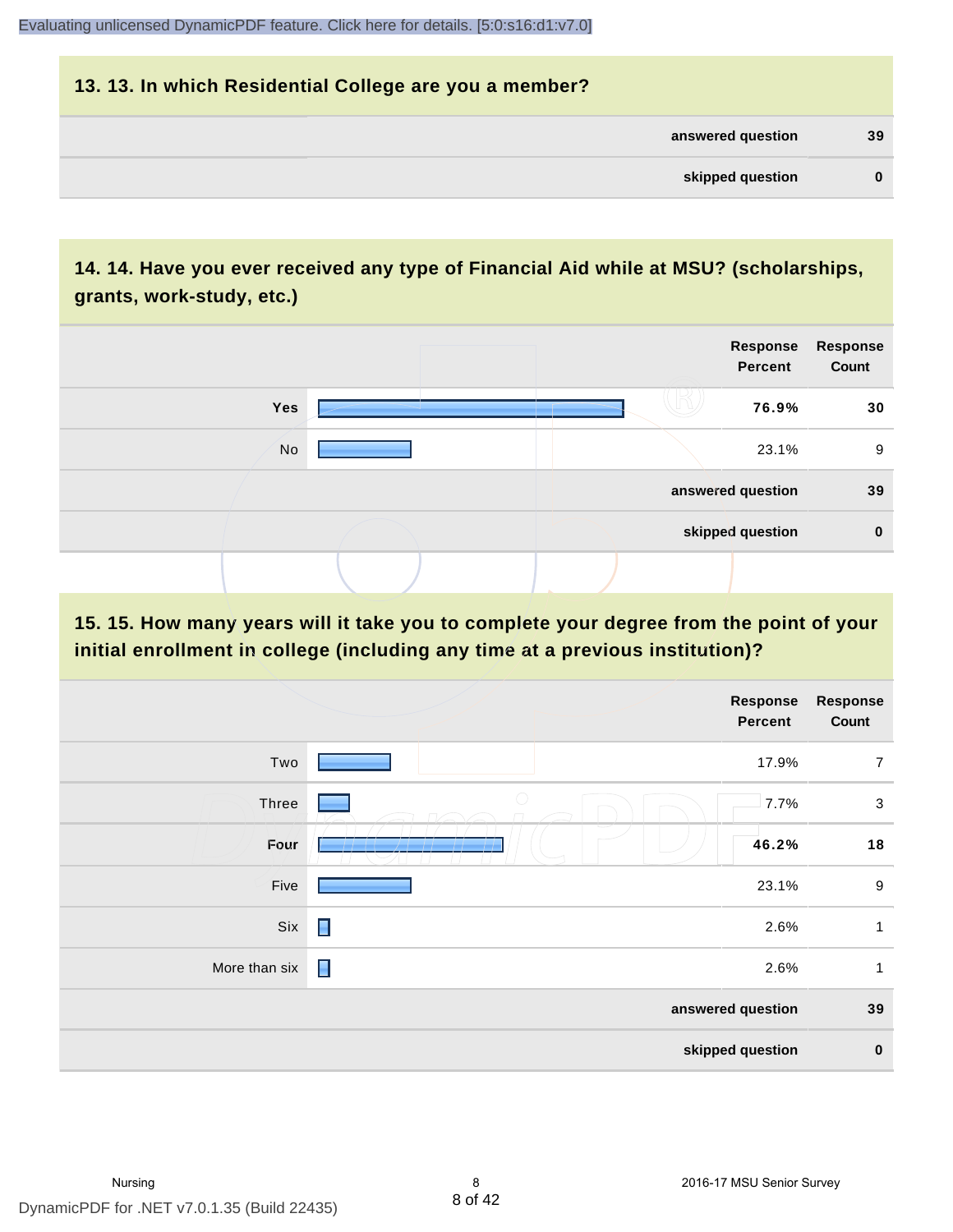#### **16. 16. In what range does your grade point average fall?**

| Response<br>Count | Response<br>Percent |                |
|-------------------|---------------------|----------------|
| $\pmb{0}$         | 0.0%                | Less than 2.00 |
| $\pmb{0}$         | 0.0%                | 2.00-2.50      |
| $\sqrt{2}$        | 5.1%                | 2.51-3.00      |
| ${\bf 20}$        | 51.3%               | $3.01 - 3.50$  |
| 17                | 43.6%               | $3.51 - 4.00$  |
| 39                | answered question   |                |
| $\pmb{0}$         | skipped question    |                |
|                   | $\bigcirc$          |                |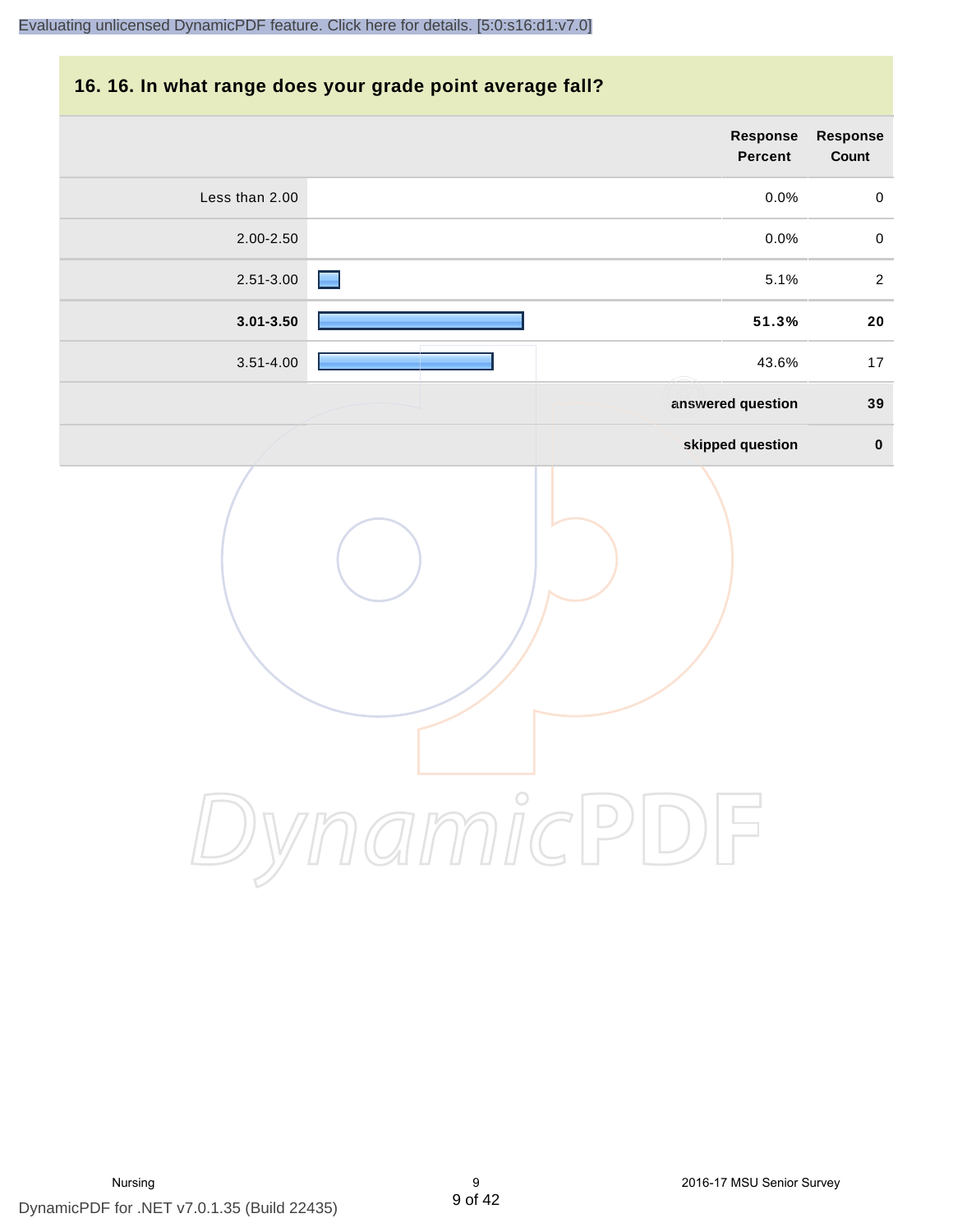|                                                          | <b>Response</b><br><b>Percent</b> | <b>Response</b><br>Count |
|----------------------------------------------------------|-----------------------------------|--------------------------|
| Accounting                                               | 0.0%                              | $\mathbf 0$              |
| Advertising                                              | 0.0%                              | $\mathbf 0$              |
| Agricultural Science & Technology<br>(associate's)       | 0.0%                              | $\mathbf 0$              |
| Agricultural Science (bachelor's)                        | 0.0%                              | $\mathbf 0$              |
| Animal Technology/Animal-Equine                          | 0.0%                              | $\mathbf 0$              |
| Animal Technology/Vet Tech,<br>Pre-Vet                   | 0.0%                              | $\mathbf 0$              |
| <b>Applied Physics</b>                                   | 0.0%                              | $\mathbf 0$              |
| Art                                                      | 0.0%                              | $\,0\,$                  |
| <b>Athletic Training</b>                                 | 0.0%                              | $\mathbf 0$              |
| Biology                                                  | 0.0%                              | $\,0\,$                  |
| <b>Business Administration</b><br>(associate's)          | 0.0%                              | $\,0\,$                  |
| <b>Business Administration</b><br>(bachelor's)           | $\bigcirc$<br>0.0%                | $\mbox{O}$               |
| <b>Career &amp; Technical Education</b><br>(associate's) | 0.0%                              | $\mathbf 0$              |
| <b>Career &amp; Technical Education</b><br>(bachelor's)  | 0.0%                              | $\mathbf 0$              |
| Chemistry                                                | 0.0%                              | $\mathbf 0$              |
| <b>Civil Engineering Technology</b><br>(associate's)     | 0.0%                              | $\mathbf 0$              |
|                                                          | answered question                 | 39                       |
|                                                          | skipped question                  | $\pmb{0}$                |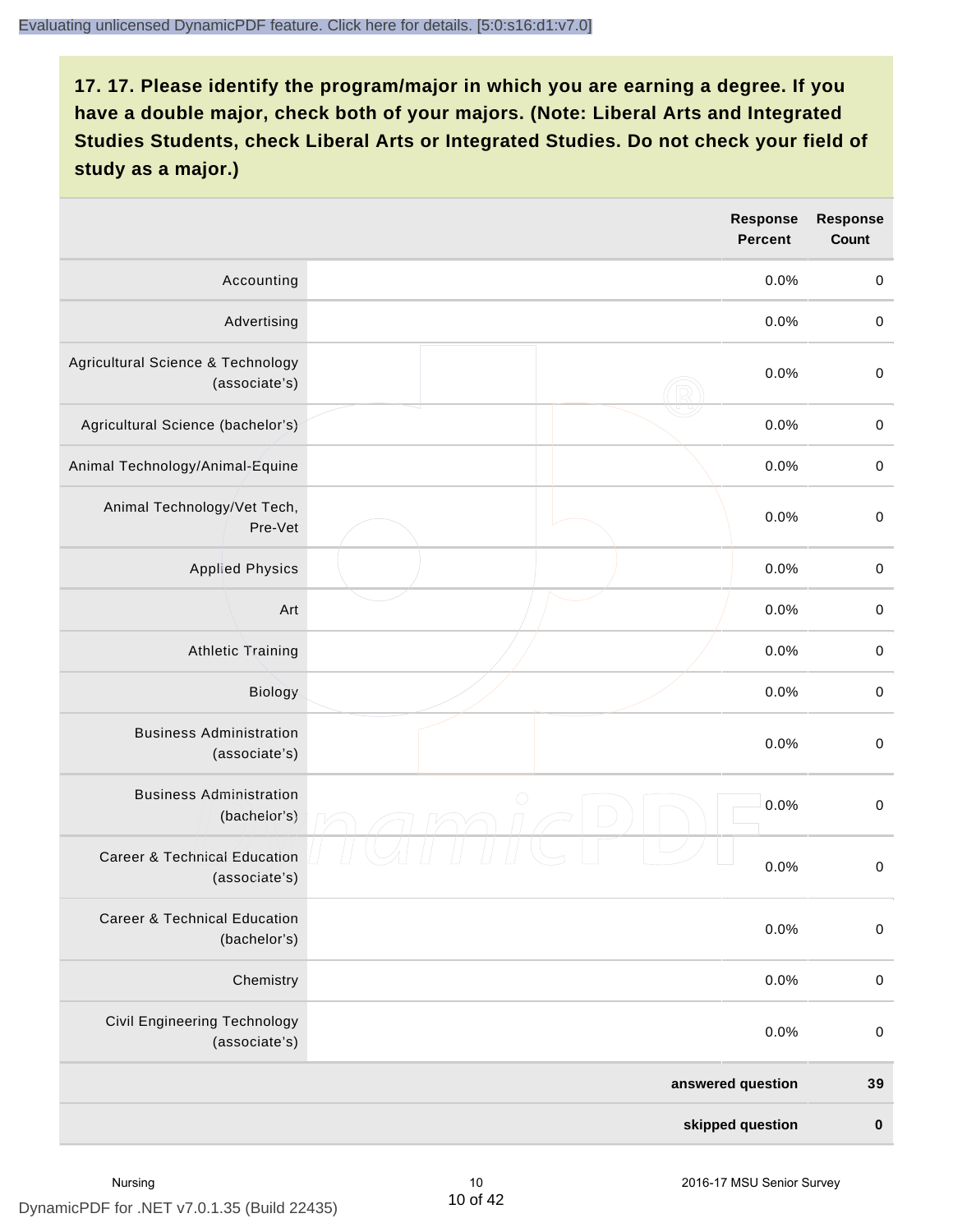| <b>Civil Engineering Technology</b><br>(bachelor's) | 0.0%               | $\mathbf 0$ |
|-----------------------------------------------------|--------------------|-------------|
| <b>Communication Disorders</b>                      | 0.0%               | $\mathbf 0$ |
| <b>Community Health</b>                             | 0.0%               | $\mathbf 0$ |
| <b>Computer Information Systems</b>                 | 0.0%               | $\pmb{0}$   |
| <b>Computer Science</b>                             | 0.0%               | $\mathbf 0$ |
| Creative Writing (BFA)                              | 0.0%               | $\mathbf 0$ |
| <b>Criminal Justice</b>                             | 0.0%               | $\mathbf 0$ |
| Economics                                           | 0.0%               | $\mathbf 0$ |
| <b>Electromechanical Engineering</b><br>Technology  | 0.0%               | $\mathbf 0$ |
| <b>Elementary School Education</b>                  | 0.0%               | $\mathbf 0$ |
| Engineering Graphics & Design                       | 0.0%               | $\mathbf 0$ |
| <b>Engineering Physics</b>                          | 0.0%               | $\mathbf 0$ |
| English                                             | 0.0%               | $\mathbf 0$ |
| English Education (TESOL)                           | 0.0%<br>$\bigcirc$ | $\pmb{0}$   |
| <b>Exercise Science</b>                             | 0.0%               | $\pmb{0}$   |
| Finance                                             | 0.0%               | $\pmb{0}$   |
| French                                              | 0.0%               | $\pmb{0}$   |
| General Studies (associate's)                       | 0.0%               | $\mathbf 0$ |
| Geosciences                                         | 0.0%               | $\pmb{0}$   |
| German                                              | 0.0%               | $\mathbf 0$ |
|                                                     | answered question  | 39          |
|                                                     | skipped question   | $\pmb{0}$   |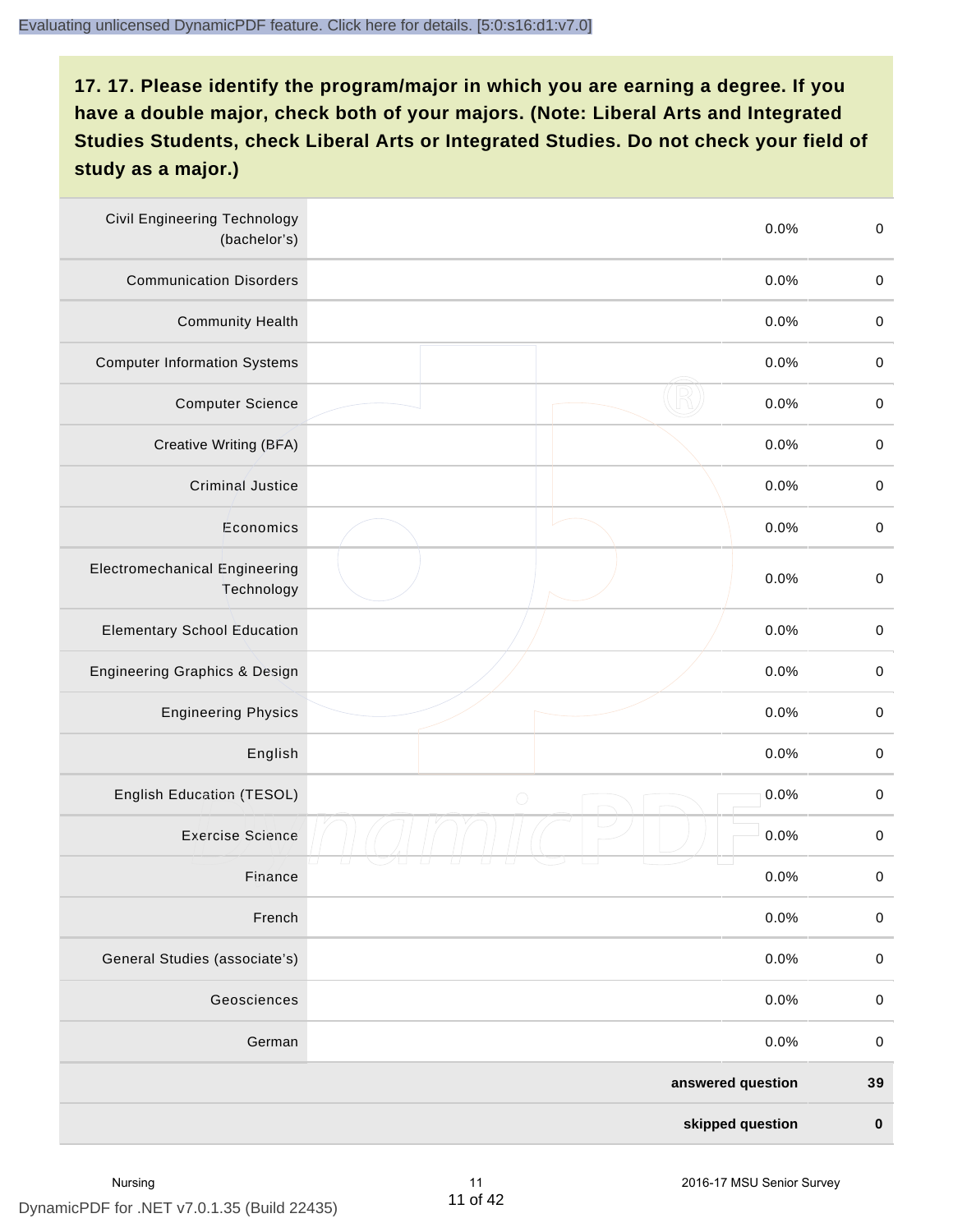| <b>Graphic Communications Media</b>            |                   | 0.0% | $\mathbf 0$ |
|------------------------------------------------|-------------------|------|-------------|
| Health & Physical Education                    |                   | 0.0% | $\mathbf 0$ |
| <b>Health Information Administration</b>       |                   | 0.0% | $\mathbf 0$ |
| History                                        |                   | 0.0% | $\pmb{0}$   |
| <b>Industrial Technology</b><br>(associate's)  |                   | 0.0% | $\mathbf 0$ |
| Integrated Studies (BIS)                       |                   | 0.0% | $\mathbf 0$ |
| Interdisciplinary Early Childhood<br>Education |                   | 0.0% | $\mathbf 0$ |
| <b>Interior Design</b>                         |                   | 0.0% | $\pmb{0}$   |
| <b>International Business</b>                  |                   | 0.0% | $\mathbf 0$ |
| <b>International Studies</b>                   |                   | 0.0% | $\mathbf 0$ |
| Japanese                                       |                   | 0.0% | $\pmb{0}$   |
| Journalism                                     |                   | 0.0% | $\pmb{0}$   |
| Learning & Behavior Disorders                  |                   | 0.0% | $\mathbf 0$ |
| <b>Liberal Arts</b>                            | $\bigcirc$        | 0.0% | $\pmb{0}$   |
| Logistics & Supply Chain<br>Management         |                   | 0.0% | $\mathbf 0$ |
| Management                                     |                   | 0.0% | $\pmb{0}$   |
| <b>Manufacturing Technology</b>                |                   | 0.0% | $\pmb{0}$   |
| Marketing                                      |                   | 0.0% | $\mathbf 0$ |
| Mathematics                                    |                   | 0.0% | $\,0\,$     |
|                                                | answered question |      | 39          |
|                                                | skipped question  |      | $\pmb{0}$   |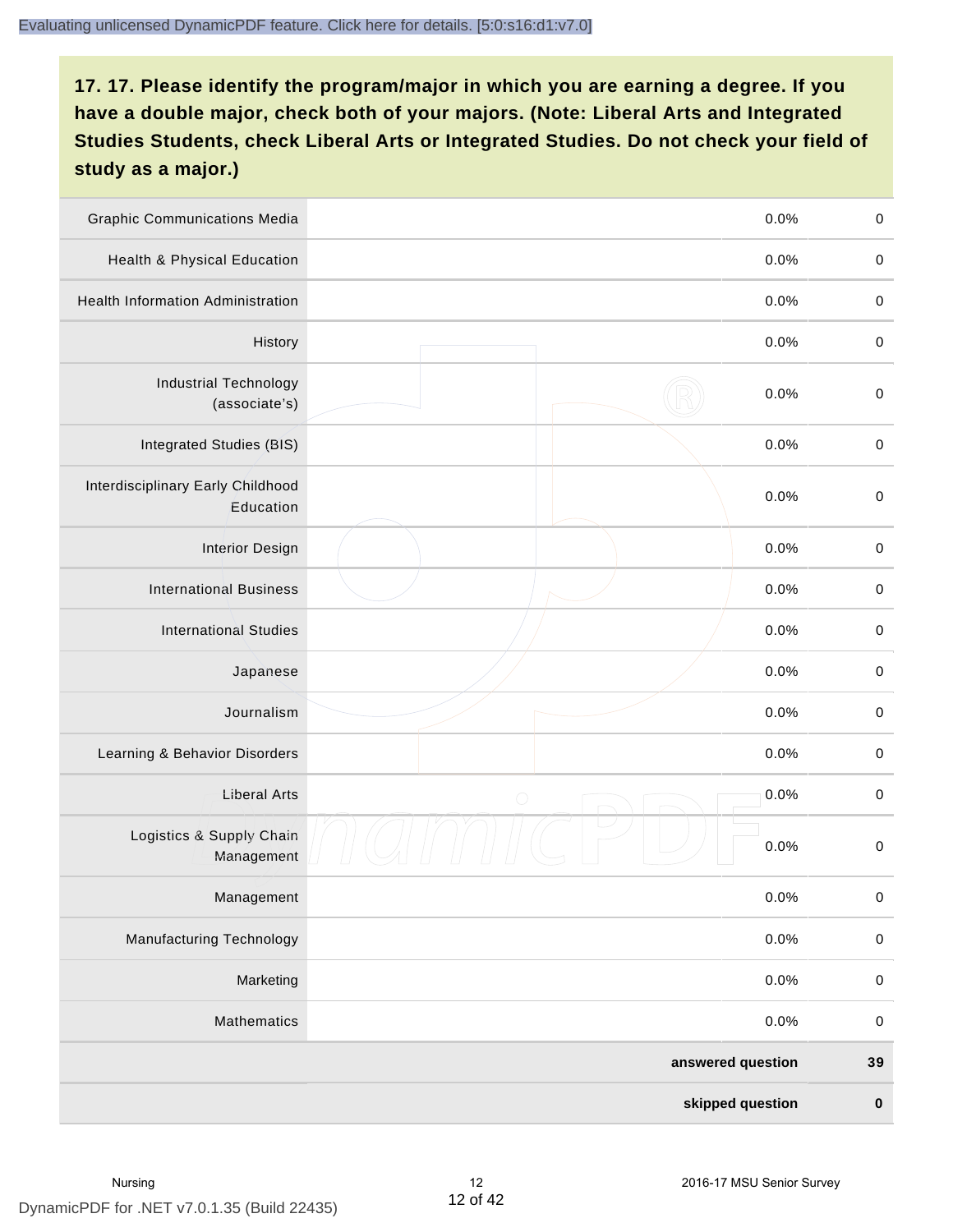| Middle School Education                   | 0.0%               | $\mathbf 0$ |
|-------------------------------------------|--------------------|-------------|
| Music                                     | 0.0%               | $\mathbf 0$ |
| <b>Music Business</b>                     | 0.0%               | $\pmb{0}$   |
| Nonprofit Leadership Studies              | 0.0%               | $\pmb{0}$   |
| <b>Nursing</b>                            | 71.8%              | 28          |
| Nursing/RN to BSN                         | 28.2%              | 11          |
| Nutrition, Dietetics, & Food Mgmt         | 0.0%               | $\mathbf 0$ |
| Occupational Safety and Health            | 0.0%               | $\pmb{0}$   |
| Organizational Communication              | 0.0%               | $\pmb{0}$   |
| Philosophy                                | 0.0%               | $\pmb{0}$   |
| Physics                                   | 0.0%               | $\pmb{0}$   |
| <b>Political Science</b>                  | 0.0%               | $\pmb{0}$   |
| Psychology                                | 0.0%               | $\mathbf 0$ |
| <b>Public Administration</b>              | 0.0%               | $\mathbf 0$ |
| <b>Public Relations</b>                   | 0.0%<br>$\bigcirc$ | $\pmb{0}$   |
| <b>Recreation &amp; Leisure Services</b>  | 0.0%               | $\pmb{0}$   |
| Social Work                               | 0.0%               | $\pmb{0}$   |
| Sociology                                 | 0.0%               | $\mathbf 0$ |
| Spanish                                   | 0.0%               | $\pmb{0}$   |
| <b>Telecommunications Systems</b><br>Mgmt | 0.0%               | $\,0\,$     |
|                                           | answered question  | 39          |
|                                           | skipped question   | $\pmb{0}$   |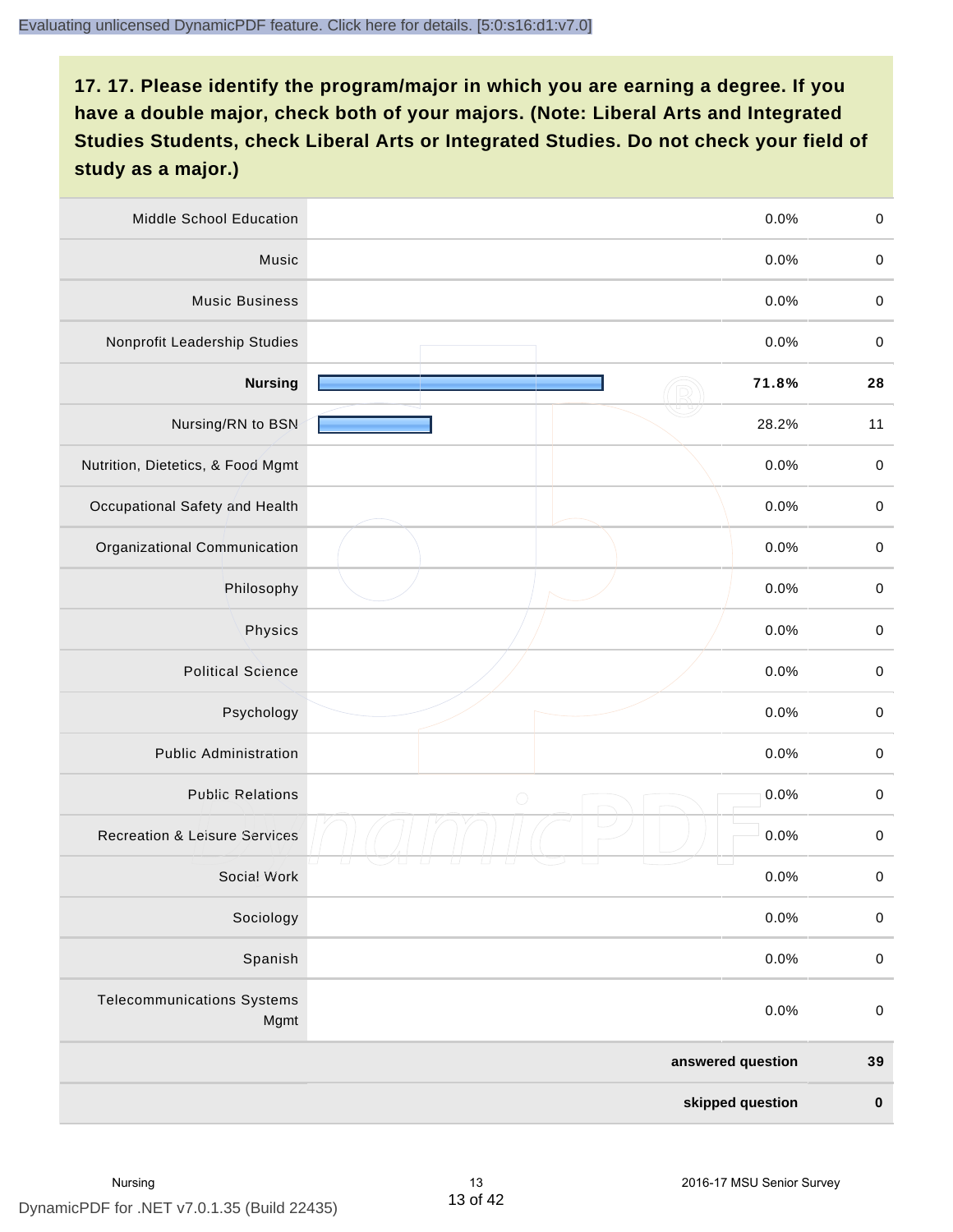| 0  | $0.0\%$           | <b>Television Production</b>    |
|----|-------------------|---------------------------------|
| 0  | $0.0\%$           | Theatre                         |
| 0  | $0.0\%$           | Wildlife & Conservation Biology |
| 39 | answered question |                                 |
| 0  | skipped question  |                                 |
|    |                   |                                 |

#### **18. 20. What is the highest degree you eventually hope to receive?**

|                      |  | Response<br>Percent | <b>Response</b><br>Count |
|----------------------|--|---------------------|--------------------------|
| Associate            |  | 0.0%                | $\mathbf 0$              |
| <b>Baccalaureate</b> |  | 53.8%               | 21                       |
| Graduate             |  | 38.5%               | 15                       |
| Professional         |  | 7.7%                | $\mathbf{3}$             |
|                      |  | answered question   | 39                       |
|                      |  | skipped question    | $\mathbf 0$              |
|                      |  |                     |                          |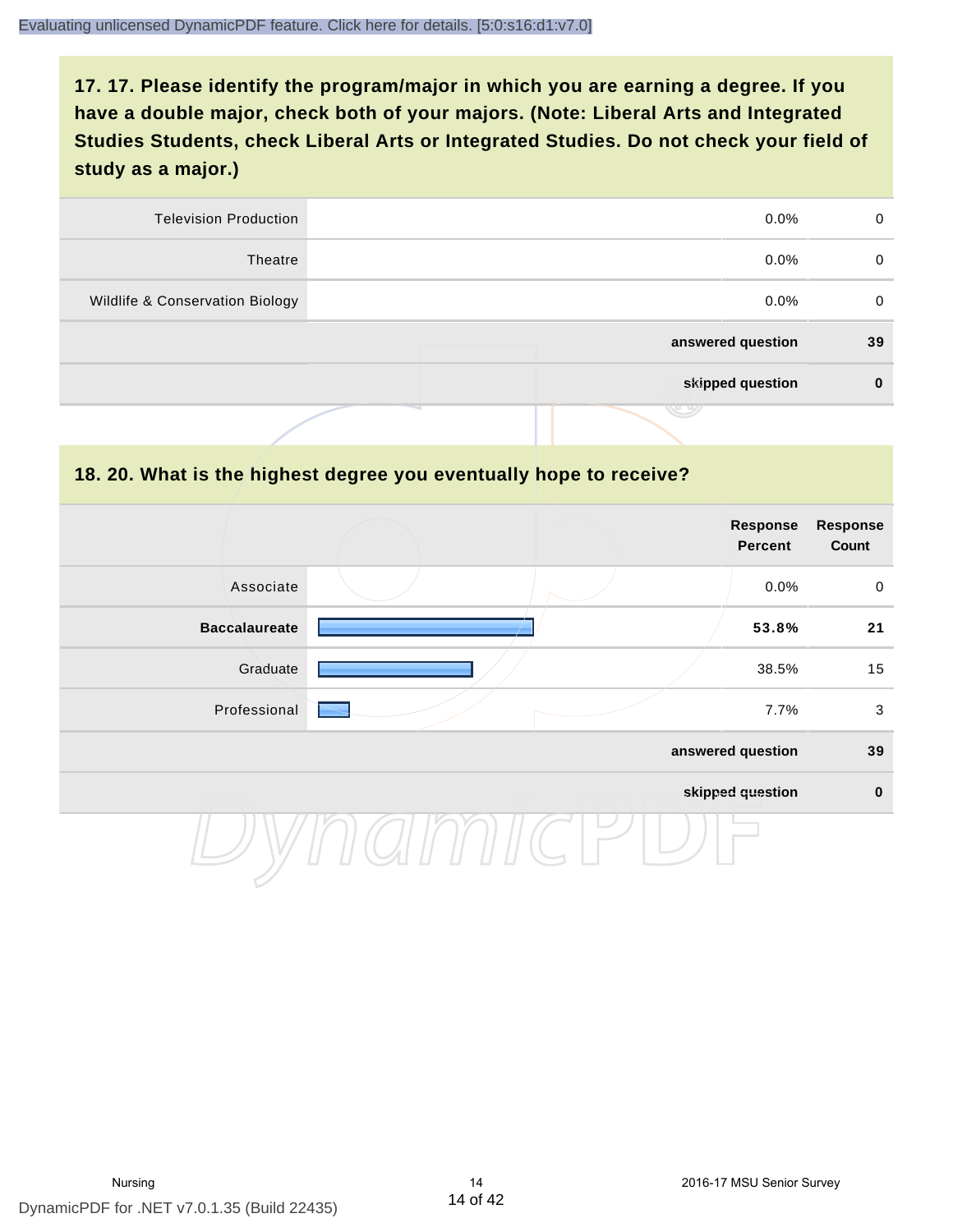| 19. 21. Which best describes your situation? |                                   |                                 |
|----------------------------------------------|-----------------------------------|---------------------------------|
|                                              | <b>Response</b><br><b>Percent</b> | <b>Response</b><br><b>Count</b> |
| Did not change major/area                    | 74.4%                             | 29                              |
| Did not initially declare major/area         | П<br>2.6%                         | $\mathbf{1}$                    |
| Changed major/area                           | 23.1%                             | 9                               |
|                                              | answered question                 | 39                              |
|                                              | skipped question                  | $\bf{0}$                        |
|                                              | DynamicPDF                        |                                 |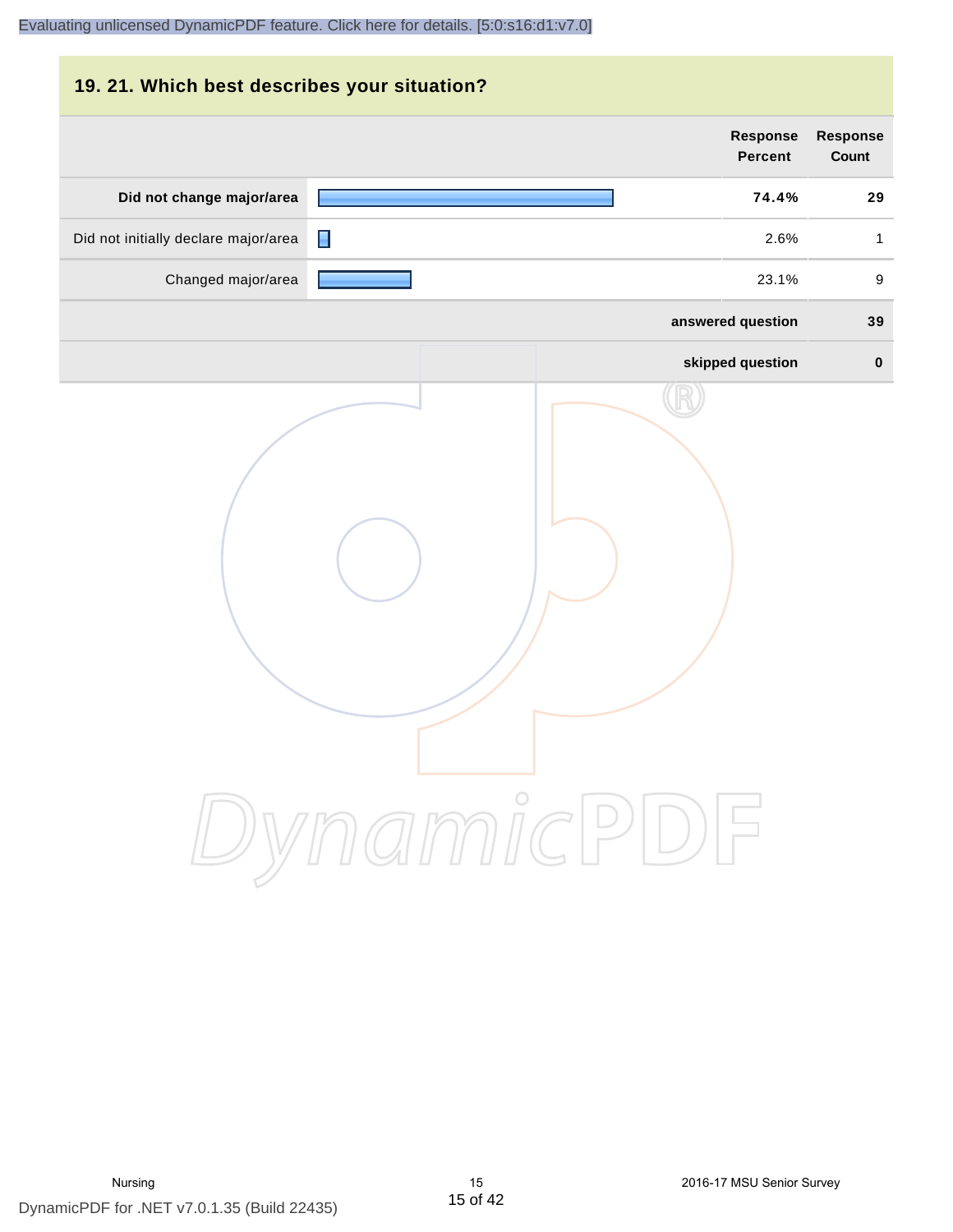# **19. 21. Which best describes your situation? answered question 39 skipped question 0**

# **20. 22. While school was in session during the past year, how many hours per week, on average, did you work for pay?**

|                    |  | Response<br><b>Percent</b> | <b>Response</b><br>Count |
|--------------------|--|----------------------------|--------------------------|
| Did not work       |  | 7.7%                       | 3                        |
| Worked 1-10 hrs    |  | 7.7%                       | $\mathbf{3}$             |
| Worked 11-20 hrs   |  | 33.3%                      | 13                       |
| Worked 21-30 hrs   |  | 25.6%                      | 10                       |
| Worked 31-40 hrs   |  | 15.4%                      | 6                        |
| Worked over 40 hrs |  | 10.3%                      | $\overline{4}$           |
|                    |  | answered question          | 39                       |
|                    |  | skipped question           | $\pmb{0}$                |

#### **21. 23. For the most part, were classes offered at times convenient to you?**

|            | Response<br>Percent | Response<br>Count |
|------------|---------------------|-------------------|
| <b>Yes</b> | 100.0%              | 39                |
| No         | $0.0\%$             | 0                 |
|            | answered question   | 39                |
|            | skipped question    | $\mathbf 0$       |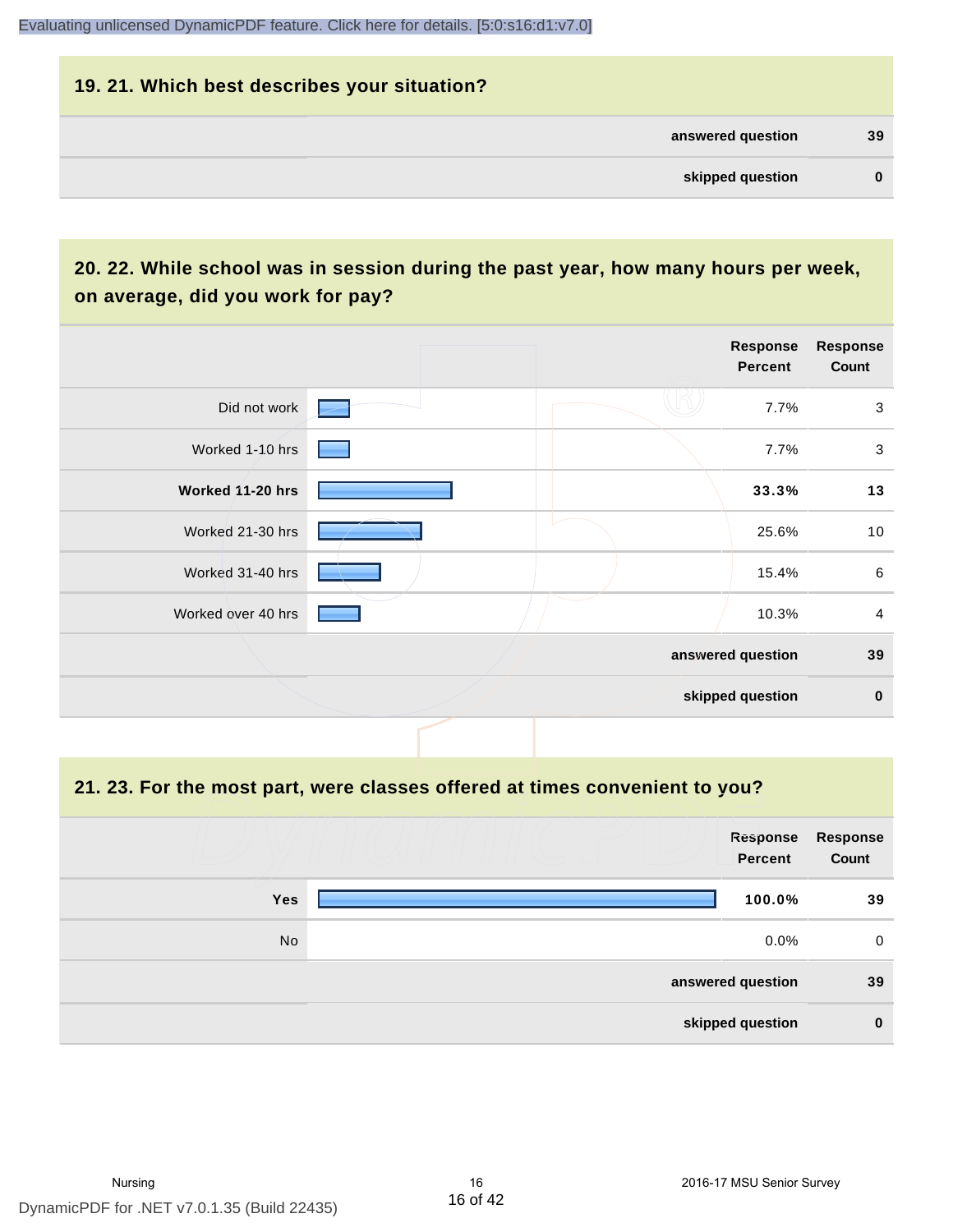#### **22. 24. What time would you have preferred?**

|                | Response<br>Percent | <b>Response</b><br>Count |
|----------------|---------------------|--------------------------|
| Late afternoon | 0.0%                | $\pmb{0}$                |
| Evening        | 0.0%                | $\pmb{0}$                |
| Weekend        | 0.0%                | $\pmb{0}$                |
| During the day | 0.0%                | $\pmb{0}$                |
| Online         | 0.0%                | $\mathbf 0$              |
|                | answered question   | $\bf{0}$                 |
|                | skipped question    | 39                       |
|                |                     |                          |

# **23. 25. Which best describes the location where you completed the majority of your courses?**

|                        |                   | <b>Response</b><br><b>Percent</b> | <b>Response</b><br>Count |
|------------------------|-------------------|-----------------------------------|--------------------------|
| <b>Murray</b>          |                   | 66.7%                             | 26                       |
| Paducah                | П                 | 2.6%                              | 1                        |
| Ft. Campbell           | $\blacksquare$    | 2.6%                              | $\mathbf{1}$             |
| Madisonville           | Π<br>$\bigcirc$   | 2.6%                              | 1                        |
| Hopkinsville           |                   | 0.0%                              | $\pmb{0}$                |
| Henderson              |                   | 0.0%                              | $\pmb{0}$                |
| Online                 |                   | 25.6%                             | 10                       |
| Other (please specify) |                   | 0.0%                              | $\mathbf 0$              |
|                        | answered question |                                   | 39                       |
|                        |                   | skipped question                  | $\pmb{0}$                |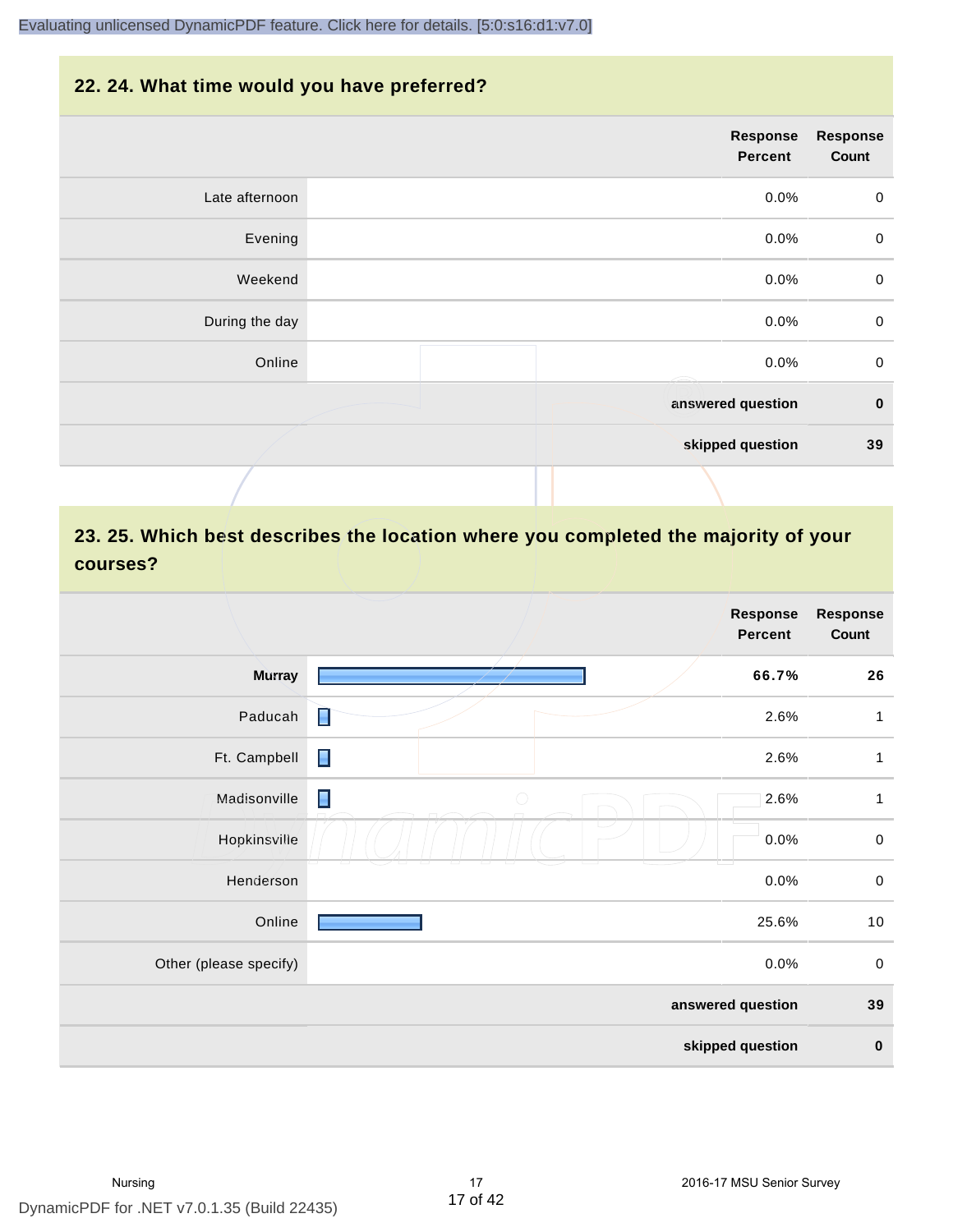#### **24. 26. Did you take any online courses while at Murray State?**

| <b>Response</b><br>Count | Response<br>Percent |     |
|--------------------------|---------------------|-----|
| 26                       | 66.7%               | Yes |
| 13                       | 33.3%               | No  |
| 39                       | answered question   |     |
| $\mathbf 0$              | skipped question    |     |
|                          |                     |     |

**25. 27. Did it take you an extra semester or more to complete degree requirements at Murray State?**

| Response<br>Count | Response<br>Percent |            |     |
|-------------------|---------------------|------------|-----|
| 13                | 33.3%               |            | Yes |
| 26                | 66.7%               |            | No  |
| 39                | answered question   |            |     |
| $\pmb{0}$         | skipped question    |            |     |
|                   |                     | $\bigcirc$ |     |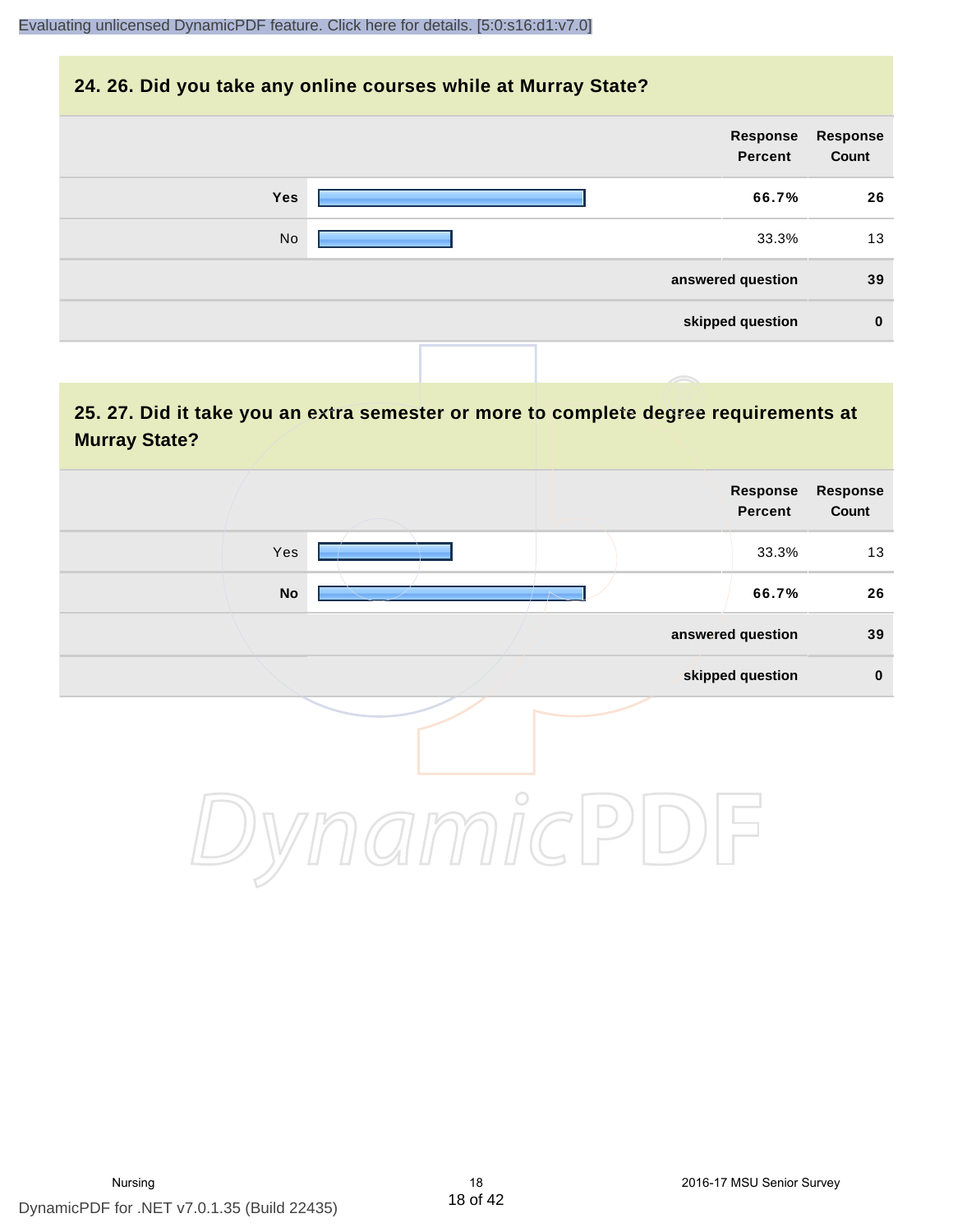# **26. 28. Why did it take you an extra semester or more? answered question 12 Response Percent Response Count** Work obligation limited my enrollment. 16.7% 2 Family obligations limited my enrollment. 16.7% 2 Tuition and other costs of attendance limited my enrollment. 8.3% 1 A decision to change majors added to my requirements. 16.7% 2 A required course or courses were not offered. 25.0% 3 Credits were lost transferring to Murray State. 8.3% 1 **Other (please specify) 41.7% 5** [Evaluating unlicensed DynamicPDF feature. Click here for details. \[5:0:s16:d1:v7.0\]](http://www.DynamicPDF.com/dplic/?d=T(EuYmIrxFe0nIre)

**skipped question 27**

DynamicPDI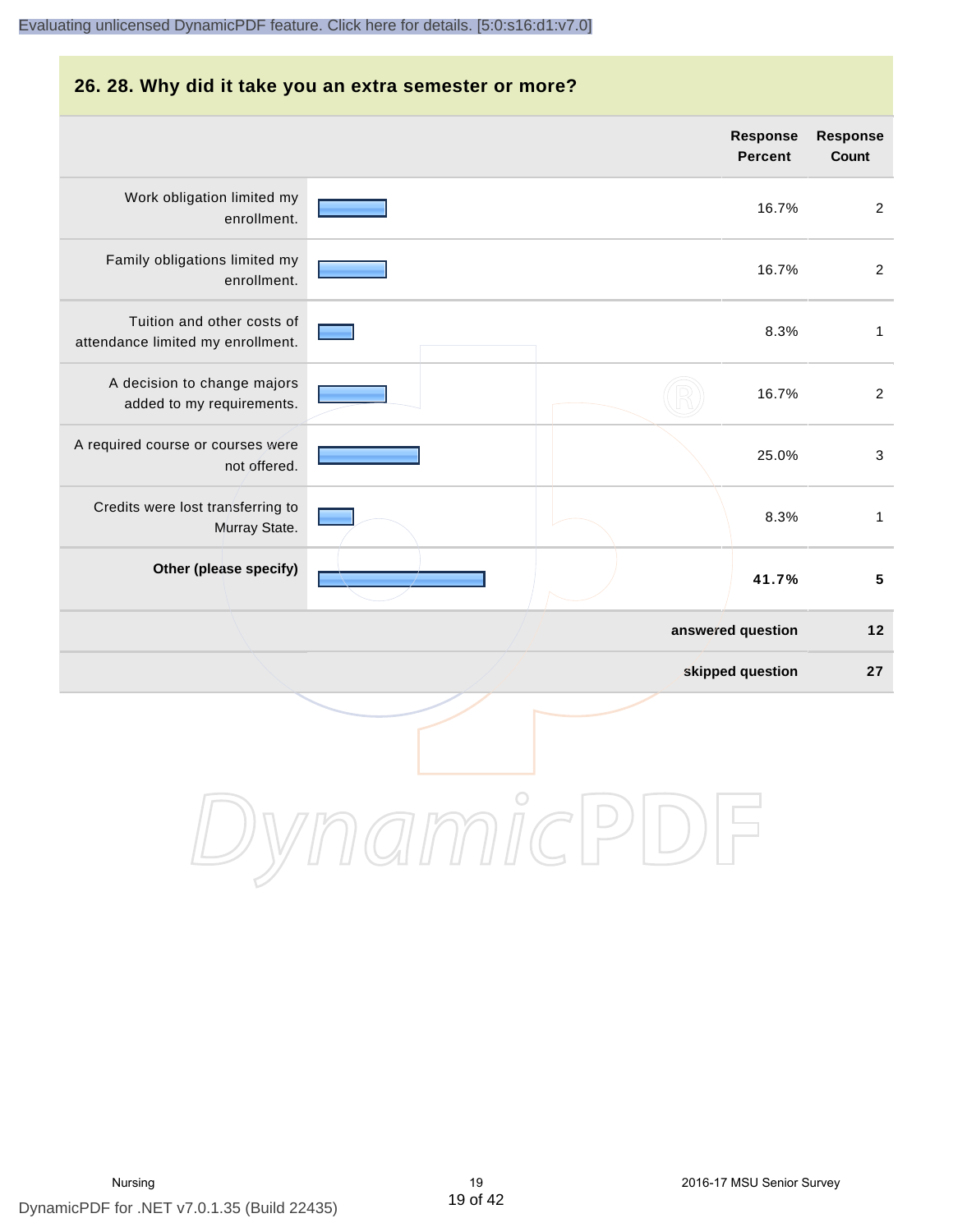| 26. 28. Why did it take you an extra semester or more? |                 |
|--------------------------------------------------------|-----------------|
| answered question                                      | 12 <sup>2</sup> |
| skipped question                                       | 27              |

# **27. 29. Did you have trouble getting any course(s) you needed while at Murray State?**

|                                                                            |  | <b>Response</b><br><b>Percent</b> | Response<br>Count |
|----------------------------------------------------------------------------|--|-----------------------------------|-------------------|
| Yes                                                                        |  | 28.2%                             | 11                |
| <b>No</b>                                                                  |  | 71.8%                             | 28                |
|                                                                            |  | answered question                 | 39                |
|                                                                            |  | skipped question                  | $\pmb{0}$         |
|                                                                            |  |                                   |                   |
| 28. 30. Why did you have trouble getting the course?                       |  |                                   |                   |
|                                                                            |  | Response<br><b>Percent</b>        | Response<br>Count |
| The course was not offered the<br>semester I needed it.                    |  | 36.4%                             | 4                 |
| The course was not offered at<br>hours convenient to my work<br>schedule.  |  | 0.0%                              | $\pmb{0}$         |
| The course was not offered at<br>hours suitable for my school<br>schedule. |  | 18.2%                             | $\overline{2}$    |
| All course sections were closed.                                           |  | 36.4%                             | 4                 |
| I was unaware of the prerequisites<br>for the course.                      |  | 9.1%                              | $\mathbf{1}$      |
|                                                                            |  | answered question                 | 11                |
|                                                                            |  | skipped question                  | 28                |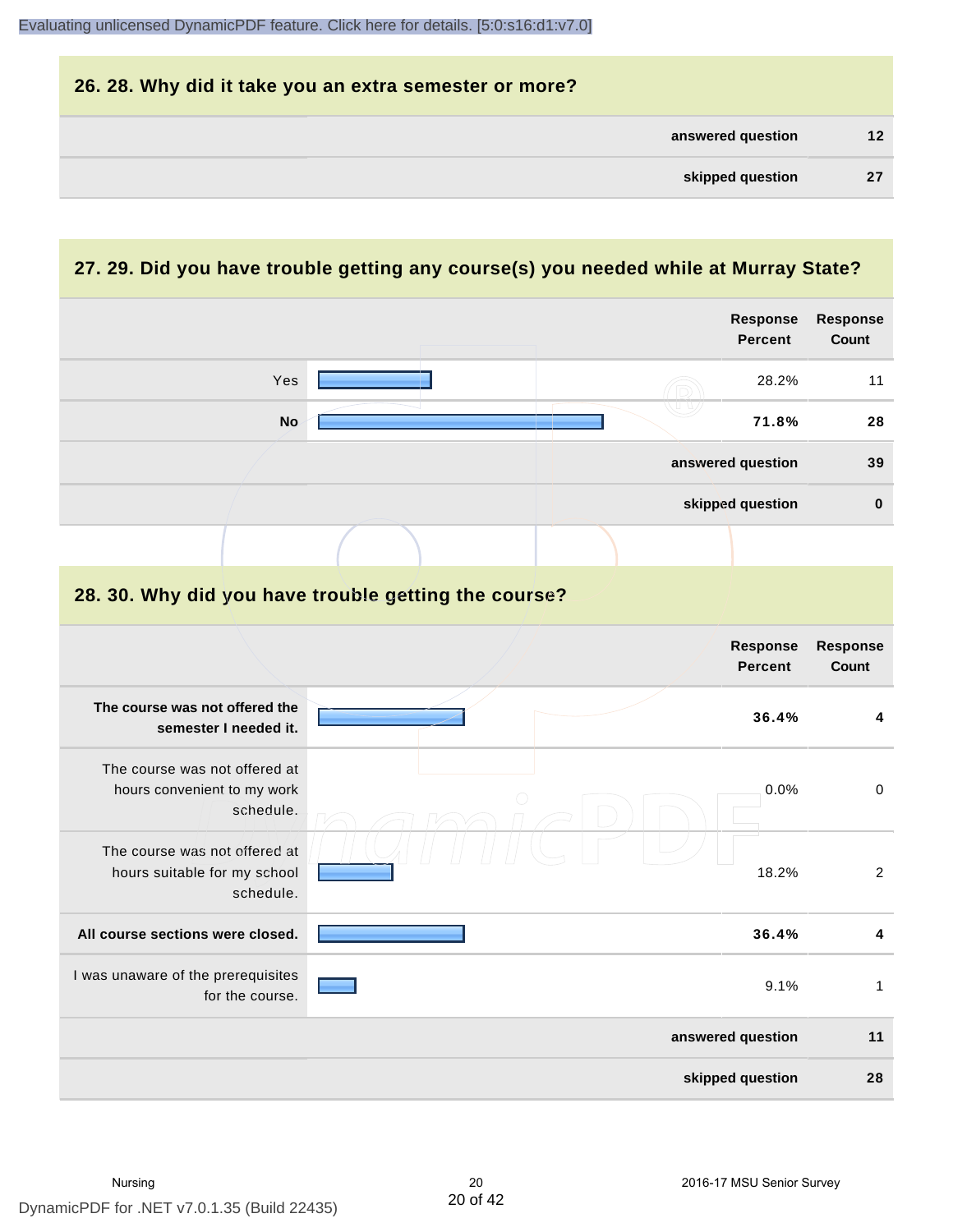# **29. 31. Which statement best describes your experience with off-campus coop/internship?**

|                                    | <b>Response</b><br><b>Percent</b> | <b>Response</b><br>Count |
|------------------------------------|-----------------------------------|--------------------------|
| Cannot judge; I did not have one.  | 55.3%                             | 21                       |
| My experience was very valuable.   | 23.7%                             | 9                        |
| My experience was valuable.        | 15.8%                             | 6                        |
| My experience was of little value. | 5.3%                              | 2                        |
| My experience was of no value.     | $0.0\%$                           | $\mathbf 0$              |
|                                    | answered question                 | 38                       |
|                                    | skipped question                  | 1                        |
|                                    |                                   |                          |

# **30. 32. Which statement best describes your experience with on-campus facultydirected research, scholarly, or creative project?**

|                                    | <b>Response</b><br><b>Percent</b> | <b>Response</b><br>Count |
|------------------------------------|-----------------------------------|--------------------------|
| Cannot judge; I did not have one.  | 42.1%                             | 16                       |
| My experience was very valuable.   | 21.1%                             | 8                        |
| My experience was valuable.        | 26.3%                             | 10                       |
| My experience was of little value. | 10.5%                             | $\overline{4}$           |
| My experience was of no value.     | 0.0%                              | 0                        |
|                                    | answered question                 | 38                       |
|                                    | skipped question                  | 1                        |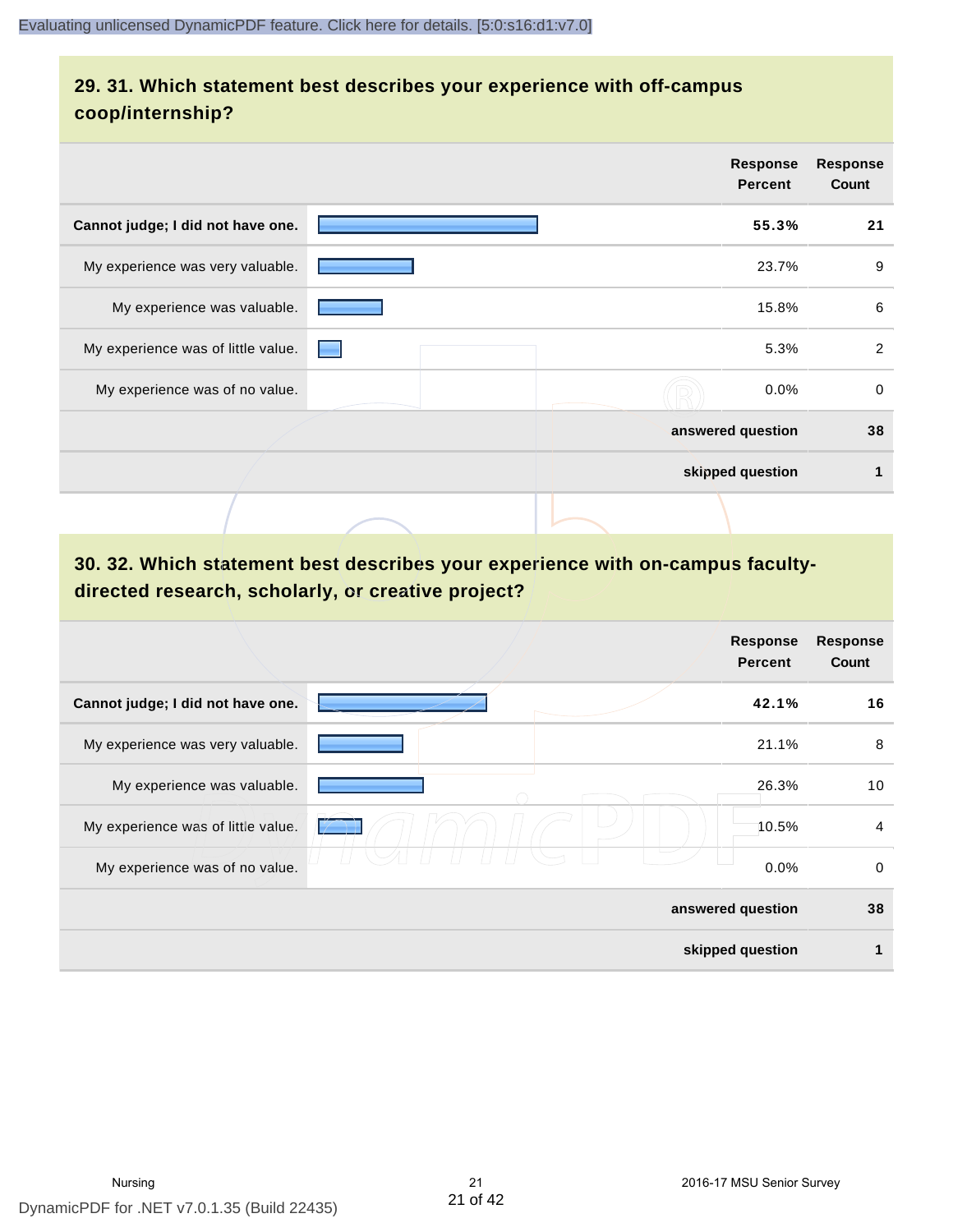# **31. 33. Which statement best describes your experience with academic advising in your major/area?**

|                                                          | <b>Response</b><br><b>Percent</b>                                             | Response<br>Count |
|----------------------------------------------------------|-------------------------------------------------------------------------------|-------------------|
| Cannot judge; I did not make use<br>of the opportunity.  | 5.3%<br>and in                                                                | $\overline{2}$    |
| I was satisfied with information my<br>adviser provided. | 81.6%                                                                         | 31                |
| Advice was inaccurate,<br>incomplete, or misleading.     | 10.5%                                                                         | $\overline{4}$    |
| My adviser was not available.                            | 暑<br>2.6%                                                                     | $\mathbf{1}$      |
|                                                          | answered question                                                             | 38                |
|                                                          | skipped question                                                              | $\mathbf{1}$      |
|                                                          | amicl<br>$\left( \begin{array}{c} \end{array} \right)$<br>$\overline{\smile}$ |                   |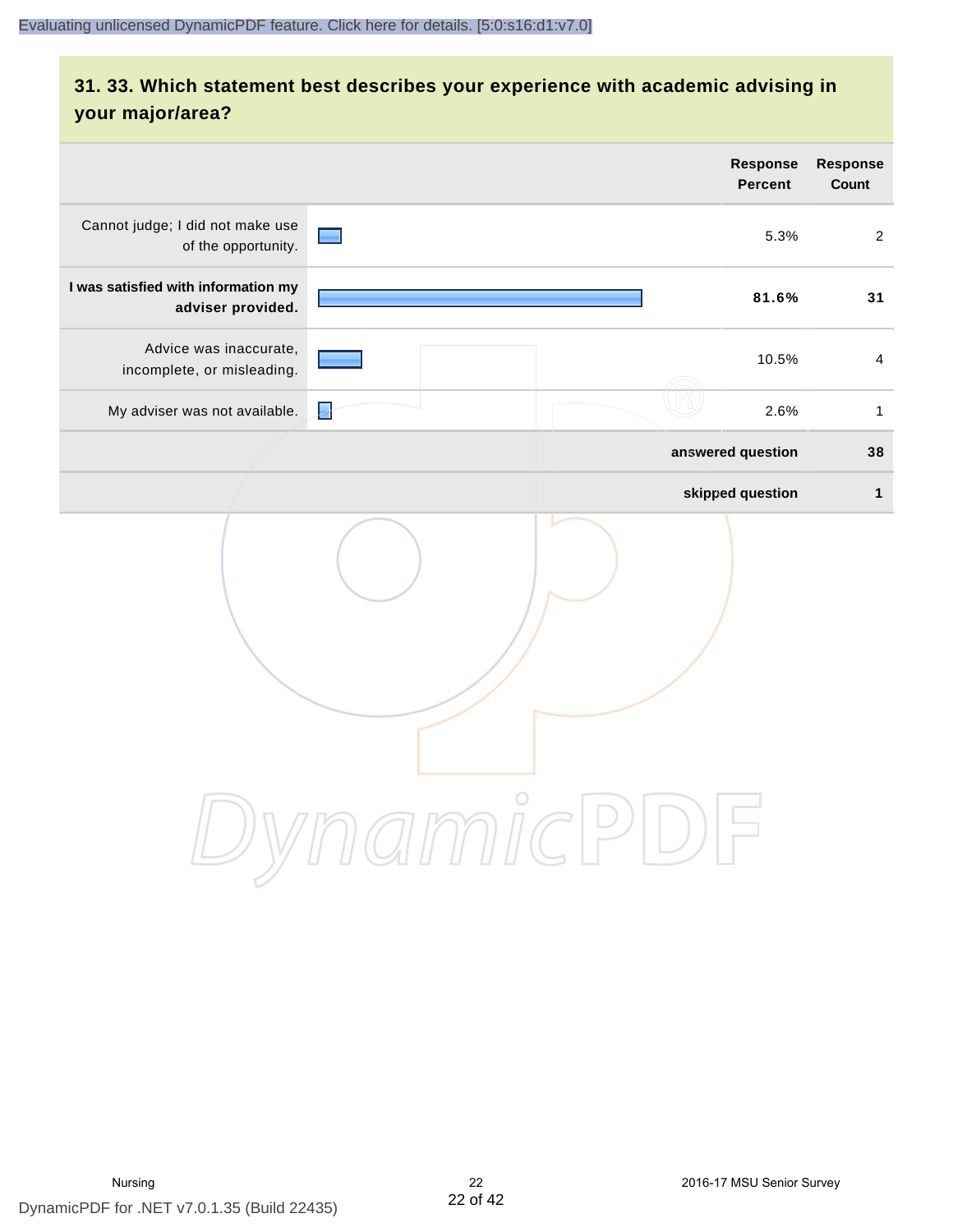# **31. 33. Which statement best describes your experience with academic advising in your major/area?**

| answered question | 38 |
|-------------------|----|
| skipped question  |    |

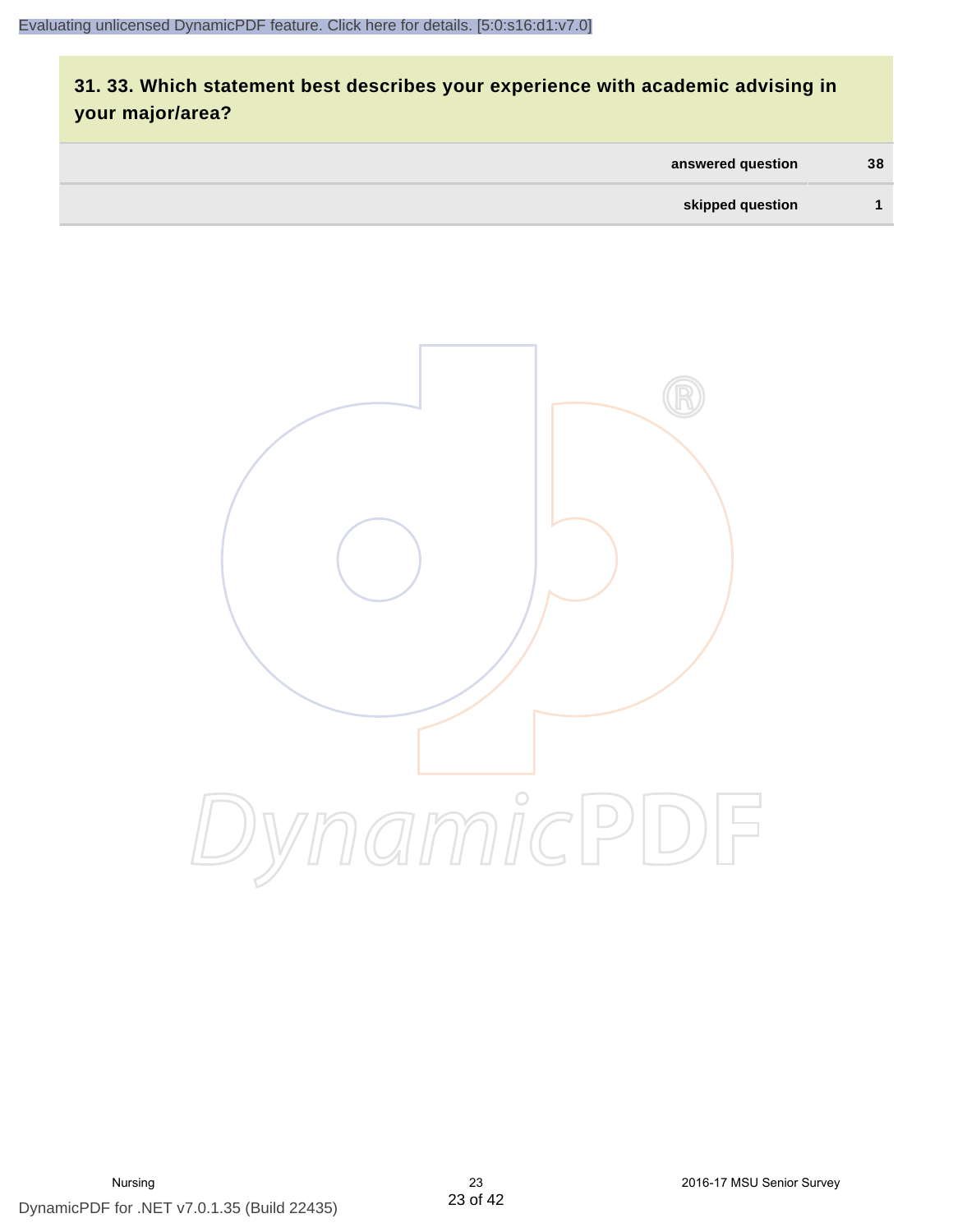# **32. Questions 34-48 For each of these items, indicate the extent to which you were satisfied.**

|                                                                                                                                                       | <b>Very</b><br>satisfied | <b>Satisfied</b> | <b>Dissatisfied</b> | <b>Very</b><br>dissatisfied | Rating<br>Average | Rating<br>Count |
|-------------------------------------------------------------------------------------------------------------------------------------------------------|--------------------------|------------------|---------------------|-----------------------------|-------------------|-----------------|
| 34. Class size relative to type of<br>course                                                                                                          | 55.3% (21)               | 42.1% (16)       | $0.0\%$ (0)         | $2.6\%$ (1)                 | 3.50              | 38              |
| 35. Out-of-class availability of<br>faculty                                                                                                           | 40.5% (15)               | 51.4% (19)       | $5.4\%$ (2)         | $2.7\%$ (1)                 | 3.30              | 37              |
| 36. Effectiveness of your high<br>school preparation for college work                                                                                 | 40.5% (15)               | 45.9% (17)       | $13.5\%$ (5)        | $0.0\%$ (0)                 | 3.27              | 37              |
| 37. Fairness of faculty in their<br>treatment of individual students                                                                                  | 43.2% (16)               | 51.4% (19)       | $5.4\%$ (2)         | $0.0\%$ (0)                 | 3.38              | 37              |
| 38. Overall quality of instruction at<br><b>Murray State</b>                                                                                          | 43.2% (16)               | 45.9% (17)       | $10.8\%$ (4)        | $0.0\%$ (0)                 | 3.32              | 37              |
| 39. Quality of instruction in<br><b>University Studies (General</b><br>Education) courses                                                             | 41.7% (15)               | 52.8% (19)       | $5.6\%$ (2)         | $0.0\%$ (0)                 | 3.36              | 36              |
| 40. Quality of instruction in your<br>major                                                                                                           | 48.6% (18)               | 43.2% (16)       | $2.7\%$ (1)         | $5.4\%$ (2)                 | 3.35              | 37              |
| 41. Clarity of program objectives in<br>your major                                                                                                    | 48.6% (18)               | 43.2% (16)       | $8.1\%$ (3)         | $0.0\%$ (0)                 | 3.41              | 37              |
| 42. Intellectual challenge of the<br>academic program                                                                                                 | 51.4% (19)               | 45.9% (17)       | $2.7\%$ (1)         | $0.0\%$ (0)                 | 3.49              | 37              |
| 43. Encouragement and<br>information from your major<br>department for employment after<br>graduation                                                 | 47.2% (17)               | 44.4% (16)       | $5.6\%$ (2)         | $2.8\%$ (1)                 | 3.36              | 36              |
| 44. Availability of opportunities to<br>engage in a faculty-mentored<br>research, scholarly, or creative<br>project in your area of<br>study/interest | 45.9% (17)               | 43.2% (16)       | $8.1\%$ (3)         | $2.7\%$ (1)                 | 3.32              | 37              |
| 45. Library hours                                                                                                                                     | 52.8% (19)               | 38.9% (14)       | $5.6\%$ (2)         | $2.8\%$ (1)                 | 3.42              | 36              |
|                                                                                                                                                       | answered question        |                  |                     |                             |                   | 38              |
|                                                                                                                                                       |                          |                  |                     |                             | skipped question  | $\mathbf{1}$    |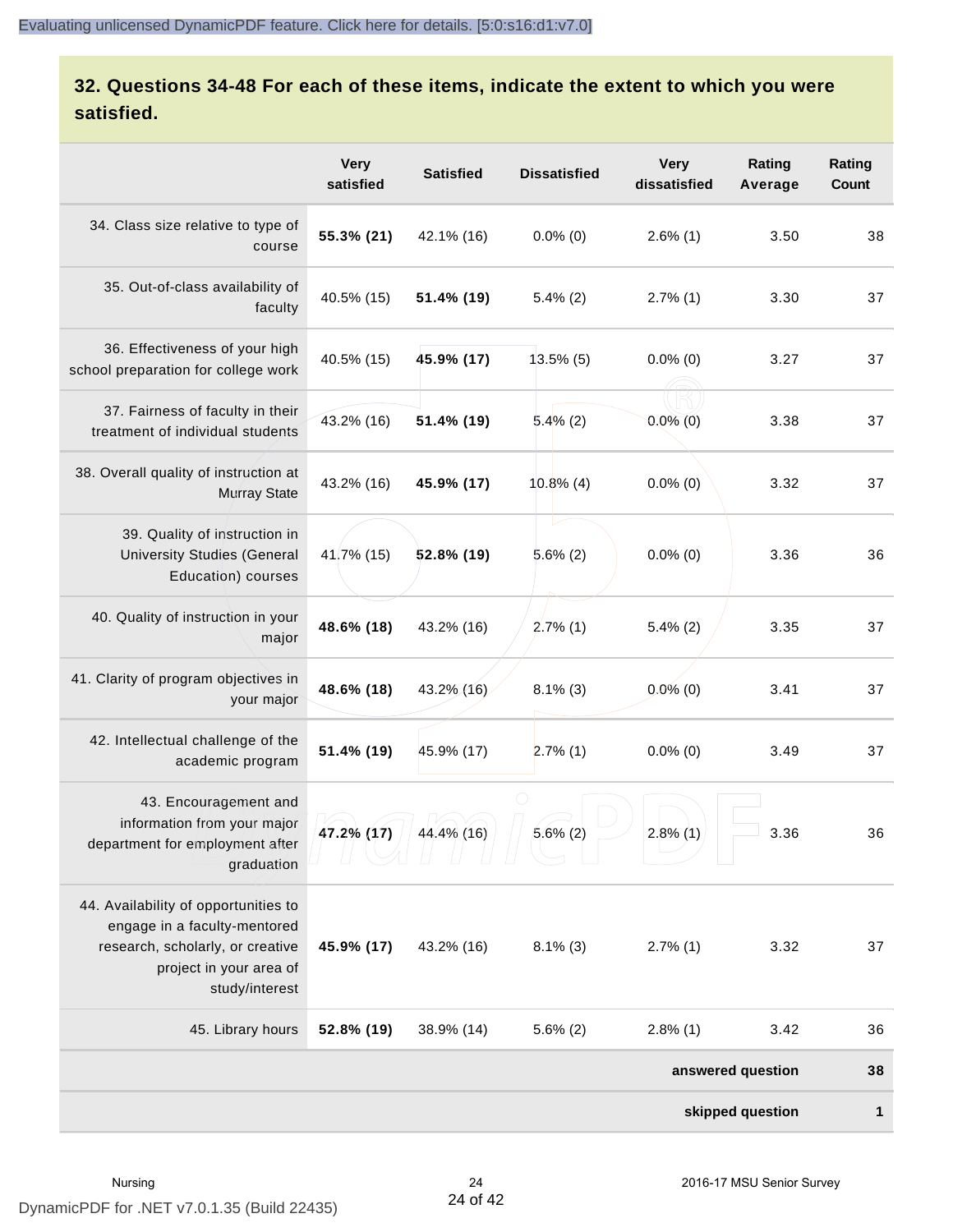#### **32. Questions 34-48 For each of these items, indicate the extent to which you were satisfied.**

|                                                                                                                              |            |            |             |             | skipped question  | 1  |
|------------------------------------------------------------------------------------------------------------------------------|------------|------------|-------------|-------------|-------------------|----|
|                                                                                                                              |            |            |             |             | answered question | 38 |
| 48. Computer, individual and group<br>work spaces available within<br>University Libraries (Waterfield,<br>Pogue and Overby) | 42.9% (15) | 48.6% (17) | $8.6\%$ (3) | $0.0\%$ (0) | 3.34              | 35 |
| 47. Access to on-hand or<br>electronic library resources                                                                     | 51.4% (19) | 40.5% (15) | $8.1\%$ (3) | $0.0\%$ (0) | 3.43              | 37 |
| 46 Effectiveness of library<br>personnel in meeting your<br>information needs                                                | 44.4% (16) | 47.2% (17) | $8.3\%$ (3) | $0.0\%$ (0) | 3.36              | 36 |
|                                                                                                                              |            |            |             |             |                   |    |

**33. Questions 49-55 University Studies is designed to offer you a broad base of skills and knowledge and to prepare you for upper division study. Please indicate how effective University Studies at Murray State was in helping you achieve these goals.**

|                                                                            | <b>Very</b><br>effective | <b>Effective</b> | <b>Ineffective</b> | <b>Very</b><br>ineffective | Rating<br>Average | Rating<br>Count |
|----------------------------------------------------------------------------|--------------------------|------------------|--------------------|----------------------------|-------------------|-----------------|
| 49. Writing skills                                                         | 50.0% (18)               | 44.4% (16)       | $5.6\%(2)$         | $0.0\%$ (0)                | 3.44              | 36              |
| 50. Speaking skills                                                        | 44.4% (16)               | 50.0% (18)       | $5.6\%$ (2)        | $0.0\%$ (0)                | 3.39              | 36              |
| 51. Critical thinking skills                                               | 50.0% (18)               | 50.0% (18)       | $0.0\%$ (0)        | $0.0\%$ (0)                | 3.50              | 36              |
| 52. Technology skills/computer<br>skills                                   | 47.2% (17)               | 44.4% (16)       | $8.3\%$ (3)        | $0.0\%$ (0)                | 3.39              | 36              |
| 53. General knowledge in the<br>liberal arts and sciences                  | 41.7% (15)               | 50.0% (18)       | $8.3\%$ (3)        | $0.0\%$ (0)                | 3.33              | 36              |
| 54. International perspectives                                             | 38.9% (14)               | 55.6% (20)       | $5.6\%$ (2)        | $0.0\%$ (0)                | 3.33              | 36              |
| 55. Stimulation of interest in areas<br>outside your chosen field of study | 41.7% (15)               | 47.2% (17)       | $11.1\%$ (4)       | $0.0\%$ (0)                | 3.31              | 36              |
|                                                                            |                          |                  |                    |                            | answered question | 36              |
|                                                                            |                          |                  |                    |                            | skipped question  | $\mathbf{3}$    |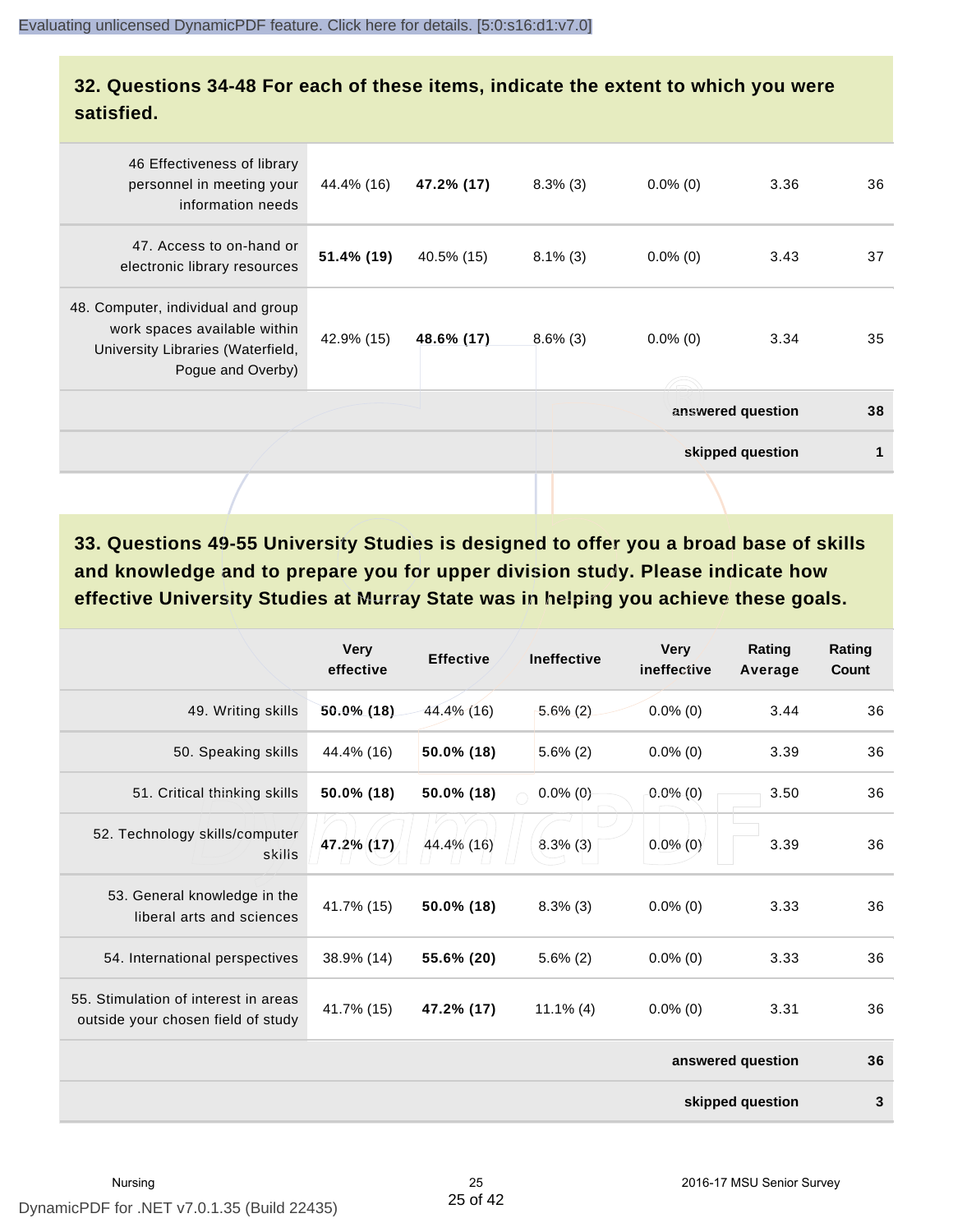**34. Questions 56-89For each of these services, activities or programs that you used, please indicate the extent to which you were satisfied that they met your needs. For those that you did not use, mark the "Did Not Use" option.**

|                                                                                    | <b>Very</b><br>satisfied | <b>Satisfied</b> | <b>Dissatisfied</b> | <b>Very</b><br>dissatisfied | <b>Did</b><br><b>Not</b><br><b>Use</b> | Rating<br>Average | Rating<br>Count         |
|------------------------------------------------------------------------------------|--------------------------|------------------|---------------------|-----------------------------|----------------------------------------|-------------------|-------------------------|
| 56. African-American/Multicultural<br><b>Student Services</b>                      | 14.3%<br>(5)             | $17.1\%$ (6)     | $0.0\%$ (0)         | $2.9\%$ (1)                 | 65.7%<br>(23)                          | 3.25              | 35                      |
| 57. Blackboard/Canvas                                                              | 51.4%<br>(18)            | 42.9%<br>(15)    | $2.9\%$ (1)         | $0.0\%$ (0)                 | 2.9%<br>(1)                            | 3.50              | 35                      |
| 58. Career Services Office                                                         | 28.1%<br>(9)             | 40.6%<br>(13)    | $3.1\%$ (1)         | $0.0\%$ (0)                 | 28.1%<br>(9)                           | 3.35              | 32                      |
| 59. Cultural programming and<br>activities                                         | 20.6%<br>(7)             | 26.5% (9)        | $2.9\%$ (1)         | $0.0\%$ (0)                 | 50.0%<br>(17)                          | 3.35              | 34                      |
| 60. Degree audit (MAP report)                                                      | 48.6%<br>(17)            | 45.7%<br>(16)    | $0.0\%$ (0)         | $0.0\%$ (0)                 | 5.7%<br>(2)                            | 3.52              | 35                      |
| 61. Financial Aid Office customer<br>service                                       | 34.3%<br>(12)            | 40.0%<br>(14)    | $8.6\%$ (3)         | $5.7\%$ (2)                 | 11.4%<br>(4)                           | 3.16              | 35                      |
| 62. Dining Services                                                                | 31.4%<br>(11)            | 34.3%<br>(12)    | $5,7\%$ (2)         | $2.9\%$ (1)                 | 25.7%<br>(9)                           | 3.27              | 35                      |
| 63. Graduation Office                                                              | 26.5%<br>(9)             | 38.2%<br>(13)    | 2.9%(1)             | $0.0\%$ (0)                 | 32.4%<br>(11)                          | 3.35              | 34                      |
| 64. Greek life and activities                                                      | 22.9%<br>(8)             | $22.9\%$ (8)     | $2.9\%$ (1)         | $0.0\%$ (0)                 | 51.4%<br>(18)                          | 3.41              | 35                      |
| 65. Health Services                                                                | 37.1%<br>(13)            | 28.6%<br>(10)    | $2.9\%$ (1)         | $0.0\%$ (0)                 | 31.4%<br>(11)                          | 3.50              | 35                      |
| 66. Honor Societies/Departmental<br><b>Clubs/Special Interest</b><br>Organizations | 20.6%<br>(7)             | 26.5% (9)        | $2.9\%$ (1)         | $0.0\%$ (0)                 | 50.0%<br>(17)                          | 3.35              | 34                      |
| 67. International programs and<br>activities                                       | 14.7%<br>(5)             | 23.5% (8)        | $2.9\%$ (1)         | $0.0\%$ (0)                 | 58.8%<br>(20)                          | 3.29              | 34                      |
|                                                                                    |                          |                  |                     |                             |                                        | answered question | 35                      |
|                                                                                    |                          |                  |                     |                             |                                        | skipped question  | $\overline{\mathbf{4}}$ |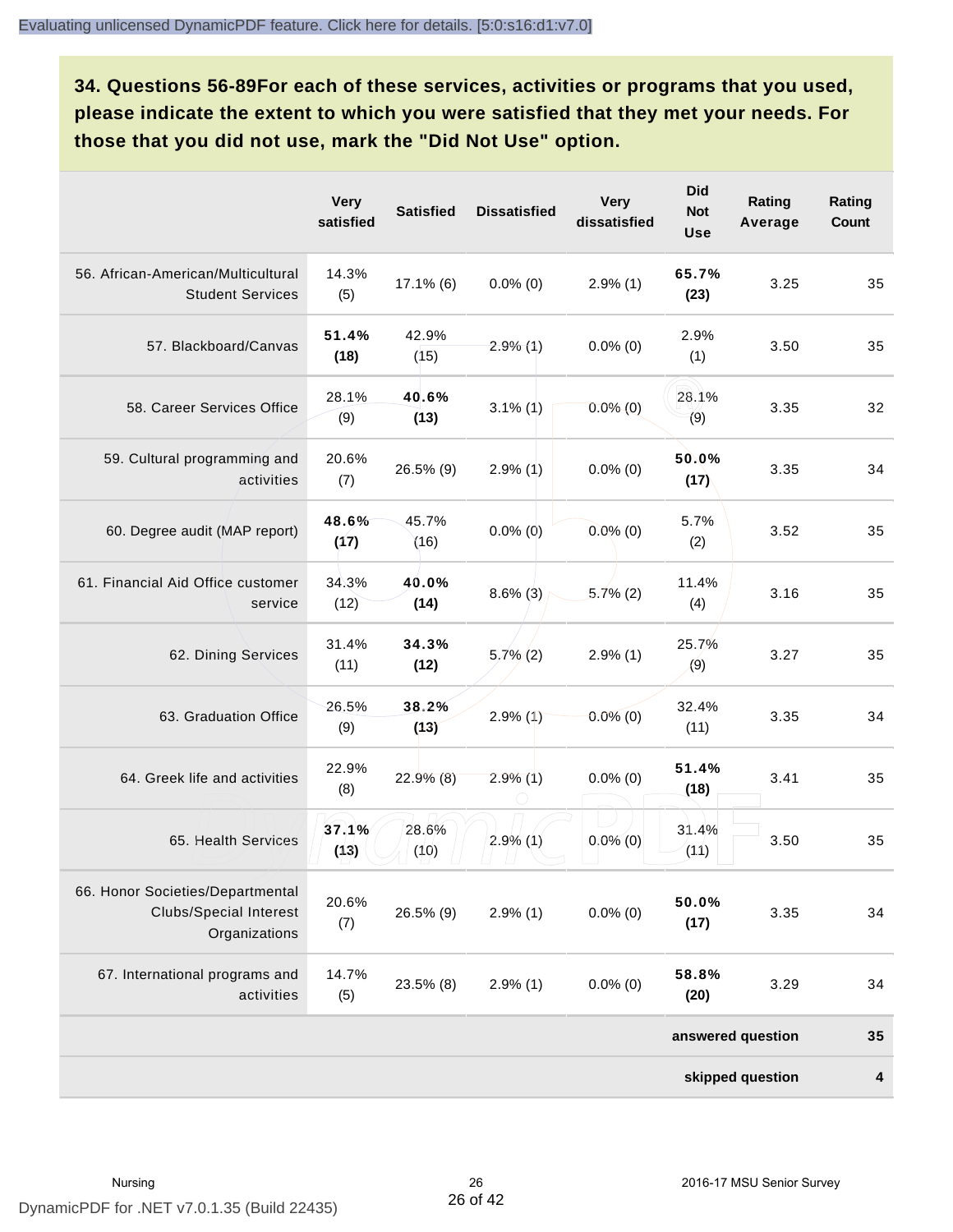**34. Questions 56-89For each of these services, activities or programs that you used, please indicate the extent to which you were satisfied that they met your needs. For those that you did not use, mark the "Did Not Use" option.**

| 68. International student support<br>services                    | 14.7%<br>(5)  | 20.6% (7)     | $0.0\%$ (0)            | $0.0\%$ (0) | 64.7%<br>(22)     | 3.42 | 34 |
|------------------------------------------------------------------|---------------|---------------|------------------------|-------------|-------------------|------|----|
| 69. Internet and wireless access<br>for study and research needs | 29.4%<br>(10) | 38.2%<br>(13) | $0.0\%$ (0)            | $0.0\%$ (0) | 32.4%<br>(11)     | 3.43 | 34 |
| 70. Intramural Sports and<br>Recreation                          | 31.4%<br>(11) | 22.9% (8)     | $0.0\%$ (0)            | $0.0\%$ (0) | 45.7%<br>(16)     | 3.58 | 35 |
| 71. LGBT programs                                                | 17.6%<br>(6)  | $14.7\%$ (5)  | $0.0\%$ (0)            | $0.0\%$ (0) | 67.6%<br>(23)     | 3.55 | 34 |
| 72. Lowry Center/Developmental<br>courses and tutoring           | 15.2%<br>(5)  | $21.2\%$ (7)  | $3.0\%$ (1)            | $0.0\%$ (0) | 60.6%<br>(20)     | 3.31 | 33 |
| 73. Library                                                      | 38.2%<br>(13) | 35.3%<br>(12) | $2.9\%$ (1)            | $0.0\%$ (0) | 23.5%<br>(8)      | 3.46 | 34 |
| 74. MSU web site                                                 | 44.1%<br>(15) | 52.9%<br>(18) | $0.0\%$ (0)            | $0.0\%$ (0) | 2.9%<br>(1)       | 3.45 | 34 |
| 75. NCAA Sports                                                  | 26.5%<br>(9)  | 23.5% (8)     | $0.0\%$ (0)            | $0.0\%$ (0) | 50.0%<br>(17)     | 3.53 | 34 |
| 76. Online courses that are not<br><b>Blackboard or Canvas</b>   | 27.3%<br>(9)  | 24.2% (8)     | $0.0\%$ (0)            | $0.0\%$ (0) | 48.5%<br>(16)     | 3.53 | 33 |
| 77. Public Safety/Security<br>Services                           | 29.4%<br>(10) | 29.4%<br>(10) | $2.9\%$ (1)            | $0.0\%$ (0) | 38.2%<br>(13)     | 3.43 | 34 |
| 78. Registration through myGate                                  | 50.0%<br>(17) | 41.2%<br>(14) | $5.9\%$ (2)            | $2.9\%$ (1) | 0.0%<br>(0)       | 3.38 | 34 |
| 79. Residential College<br>programming and activities            | 32.4%<br>(11) | 23.5% (8)     | $\perp$<br>$0.0\%$ (0) | $0.0\%$ (0) | 44.1%<br>(15)     | 3.58 | 34 |
| 80. Scholarships/grants/student<br>employment                    | 41.2%<br>(14) | 32.4%<br>(11) | $2.9\%$ (1)            | $2.9\%$ (1) | 20.6%<br>(7)      | 3.41 | 34 |
| 81. Services for non-traditional<br>students                     | 21.2%<br>(7)  | $21.2\%$ (7)  | $0.0\%$ (0)            | $0.0\%$ (0) | 57.6%<br>(19)     | 3.50 | 33 |
|                                                                  |               |               |                        |             | answered question |      | 35 |
|                                                                  |               |               |                        |             | skipped question  |      | 4  |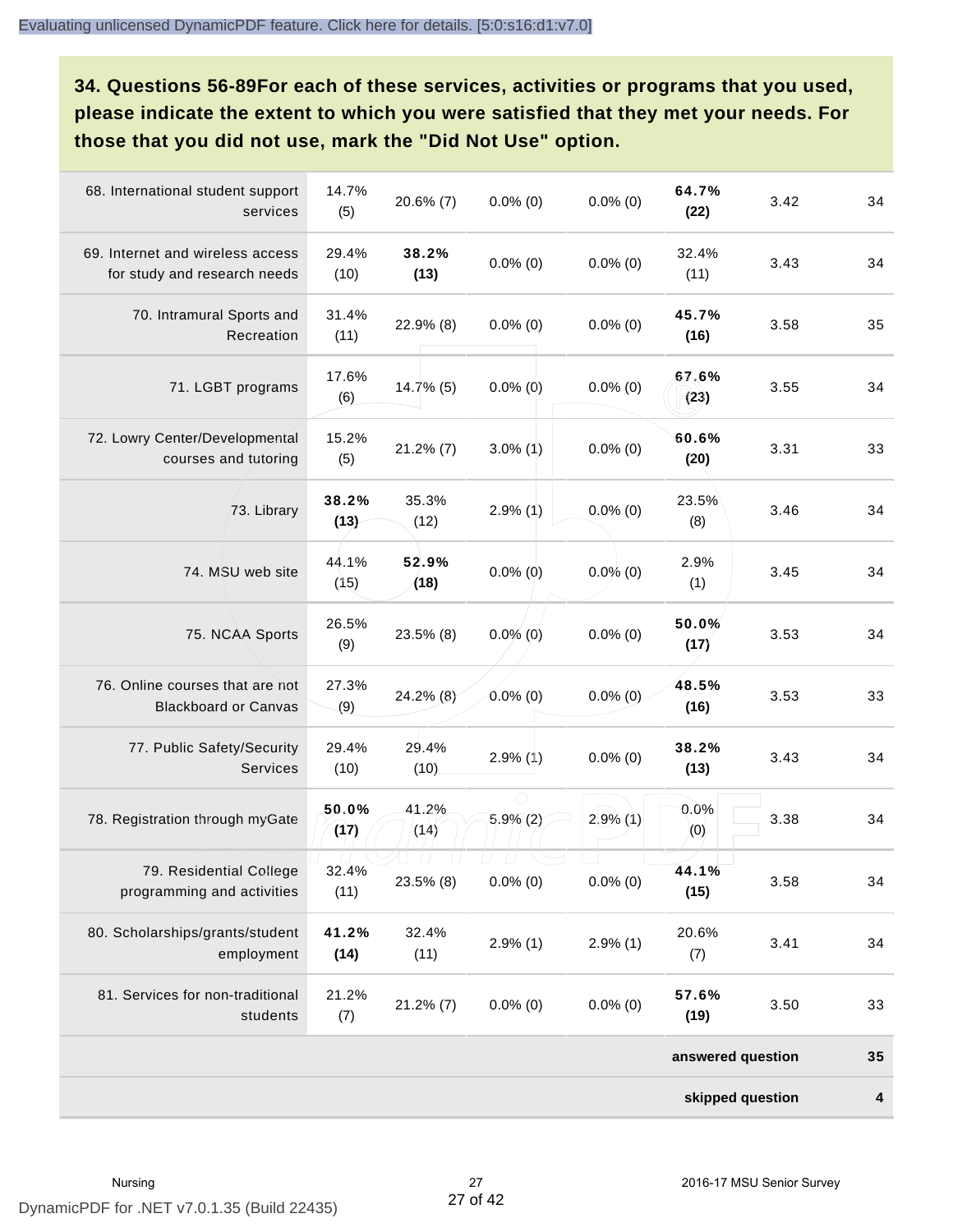**34. Questions 56-89For each of these services, activities or programs that you used, please indicate the extent to which you were satisfied that they met your needs. For those that you did not use, mark the "Did Not Use" option.**

| 82. Student Disability Services<br>(SDS) | 18.2%<br>(6)  | $15.2\%$ (5)  | $0.0\%$ (0) | $0.0\%$ (0) | 66.7%<br>(22)     | 3.55 | 33 |
|------------------------------------------|---------------|---------------|-------------|-------------|-------------------|------|----|
| 83. Transcript requests                  | 35.3%<br>(12) | 41.2%<br>(14) | $5.9\%$ (2) | $0.0\%$ (0) | 17.6%<br>(6)      | 3.36 | 34 |
| 84. Student Support Services<br>(SSS)    | 21.2%<br>(7)  | $21.2\%$ (7)  | $0.0\%$ (0) | $0.0\%$ (0) | 57.6%<br>(19)     | 3.50 | 33 |
| 85. Transfer Center                      | 27.3%<br>(9)  | 33.3%<br>(11) | $3.0\%$ (1) | $0.0\%$ (0) | 36.4%<br>(12)     | 3.38 | 33 |
| 86. University Counseling Services       | 24.2%<br>(8)  | $21.2\%$ (7)  | $3.0\%$ (1) | $0.0\%$ (0) | 51.5%<br>(17)     | 3.44 | 33 |
| 87. Veteran Services                     | 18.2%<br>(6)  | $15.2\%$ (5)  | $3.0\%$ (1) | $0.0\%$ (0) | 63.6%<br>(21)     | 3.42 | 33 |
| 88. Wellness Center                      | 45.5%<br>(15) | $21.2\%$ (7)  | $3.0\%$ (1) | $0.0\%$ (0) | 30.3%<br>(10)     | 3.61 | 33 |
| 89. Women's Center                       | 27.3%<br>(9)  | 18.2% (6)     | $0.0\%$ (0) | $0.0\%$ (0) | 54.5%<br>(18)     | 3.60 | 33 |
|                                          |               |               |             |             | answered question |      | 35 |

**skipped question 4**

DynamicPDF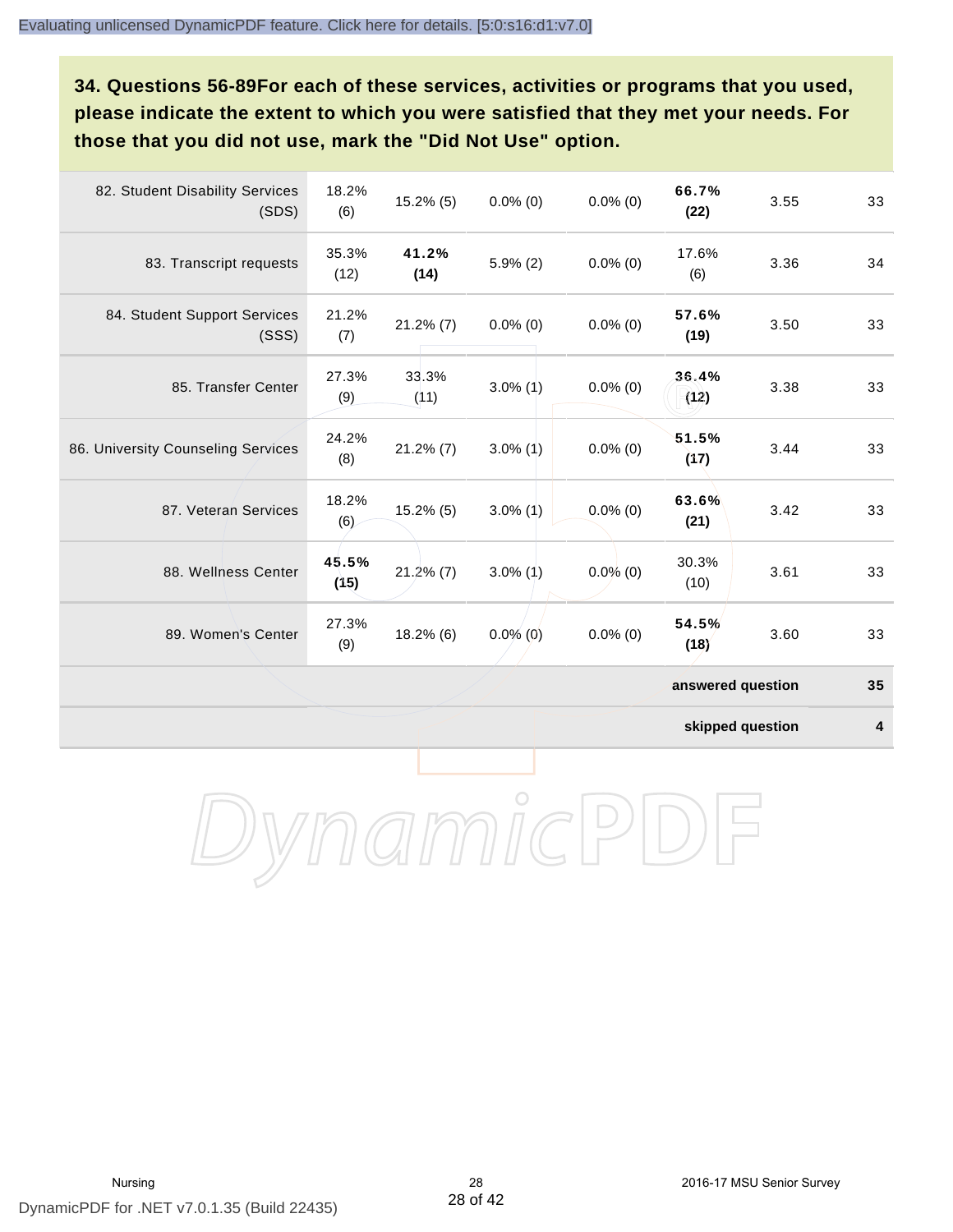## **35. 90. To what extent did you participate in Residential College activities?**

|                     | Response<br>Percent | Response<br>Count |
|---------------------|---------------------|-------------------|
| Did not participate | 50.0%               | 18                |
| Frequently          | 11.1%               | $\overline{4}$    |
| Occasionally        | 25.0%               | 9                 |
| Seldom              | 13.9%               | $5\phantom{.0}$   |
|                     | answered question   | 36                |
|                     | skipped question    | $\mathbf{3}$      |
|                     | ynamicPD            |                   |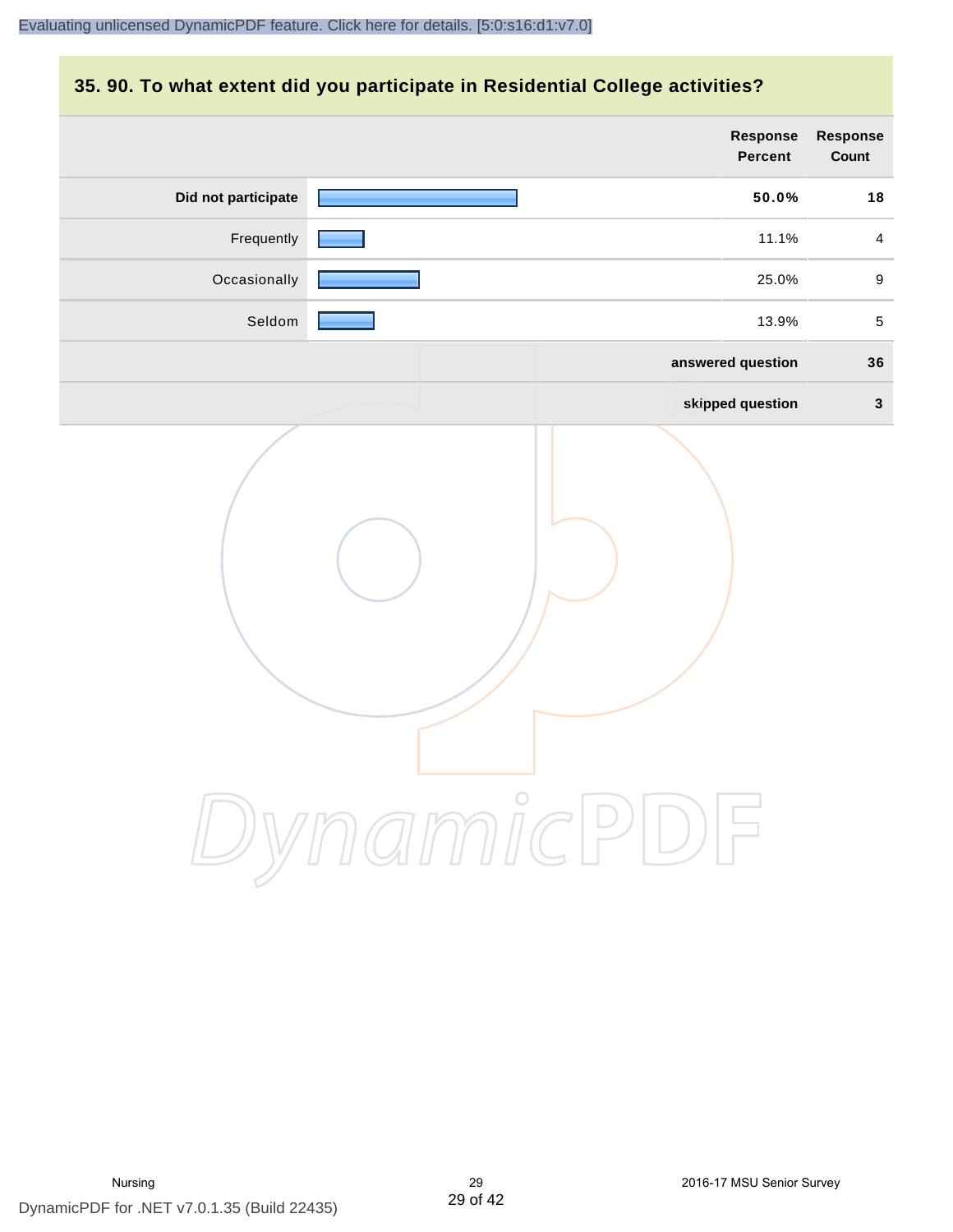## **35. 90. To what extent did you participate in Residential College activities?**

| answered question | 36 |
|-------------------|----|
|-------------------|----|

# **36. 91. Which phrase best describes your opinion of Residential Colleges?**

|                                                  |  | <b>Response</b><br><b>Percent</b> | <b>Response</b><br>Count |
|--------------------------------------------------|--|-----------------------------------|--------------------------|
| Not familiar with Residential<br><b>Colleges</b> |  | 41.7%                             | 15                       |
| Very positive                                    |  | 11.1%                             | $\overline{4}$           |
| Positive                                         |  | 38.9%                             | 14                       |
| Negative                                         |  | 8.3%                              | $\mathbf{3}$             |
| Very negative                                    |  | 0.0%                              | $\mathbf 0$              |
|                                                  |  | answered question                 | 36                       |
|                                                  |  | skipped question                  | $\mathbf{3}$             |

# **37. 92. When you graduate how many times will you have studied abroad during your university career?**

|                  | Response<br>Percent                             | <b>Response</b><br>Count |  |
|------------------|-------------------------------------------------|--------------------------|--|
| <b>None</b>      | T.<br><u>u voo</u><br><b>TELESCOPE</b><br>91.4% | 32                       |  |
| One              | 8.6%                                            | 3                        |  |
| Two              | 0.0%                                            | $\mathbf 0$              |  |
| Three or more    | 0.0%                                            | $\mathbf 0$              |  |
|                  | answered question                               |                          |  |
| skipped question |                                                 |                          |  |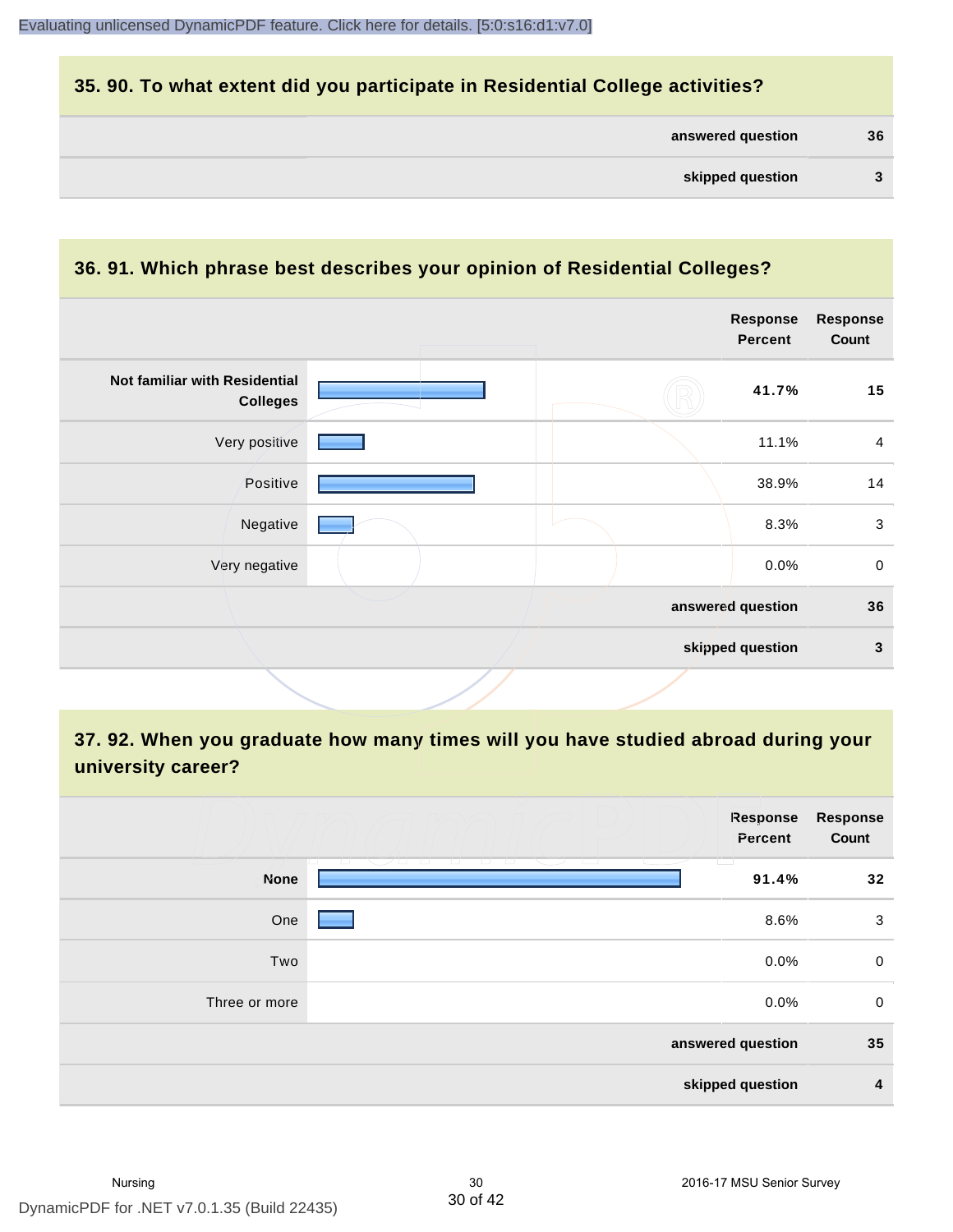**38. Questions 93-102 The University has formulated ten desired "Characteristics of the Murray State University Graduate." Please indicate how effective your MSU experience was in enhancing your abilities in each area.**

|                                                                                                                                                                      | <b>Very</b><br>effective | <b>Effective</b> | <b>Ineffective</b> | <b>Very</b><br>ineffective | Rating<br>Average | Rating<br>Count |
|----------------------------------------------------------------------------------------------------------------------------------------------------------------------|--------------------------|------------------|--------------------|----------------------------|-------------------|-----------------|
| 93. Engage in mature,<br>independent and creative thought<br>and express that thought<br>effectively in oral and written<br>communication;                           | 45.7% (16)               | 51.4% (18)       | $0.0\%$ (0)        | $2.9\%$ (1)                | 3.40              | 35              |
| 94. Understand and apply the<br>critical and scientific<br>methodologies that academic<br>disciplines employ to discover<br>knowledge and ascertain its<br>validity; | 50.0% (17)               | 50.0% (17)       | $0.0\%$ (0)        | $0.0\%$ (0)                | 3.50              | 34              |
| 95. Apply sound standards of<br>information gathering, analysis<br>and evaluation to reach logical<br>decisions;                                                     | 50.0% (17)               | 50.0% (17)       | $0.0\%$ (0)        | $0.0\%$ (0)                | 3.50              | 34              |
| 96. Understand the roles and<br>applications of science and<br>technology in the solution of the<br>problems of a changing world;                                    | 50.0% (17)               | 50.0% (17)       | $0.0\%$ (0)        | $0.0\%$ (0)                | 3.50              | 34              |
| 97. Demonstrate a critical<br>understanding of the world's<br>historical, literary, philosophical<br>and artistic traditions;                                        | 47.1% (16)               | 50.0% (17)       | $2.9\%$ (1)        | $0.0\%$ (0)                | 3.44              | 34              |
| 98. Understand the dynamics of<br>cultural diversity, of competing<br>economic and political systems,<br>and of complex moral and ethical<br>issues;                 | 44.1% (15)               | 55.9% (19)       | $0.0\%$ (0)        | $0.0\%$ (0)                | 3.44              | 34              |
| 99. Understand the nature of and<br>engage in ethical behavior and<br>responsible citizenship;                                                                       | 50.0% (17)               | 50.0% (17)       | $0.0\%$ (0)        | $0.0\%$ (0)                | 3.50              | 34              |
|                                                                                                                                                                      |                          |                  |                    |                            | answered question | 35              |
|                                                                                                                                                                      |                          |                  |                    |                            | skipped question  | 4               |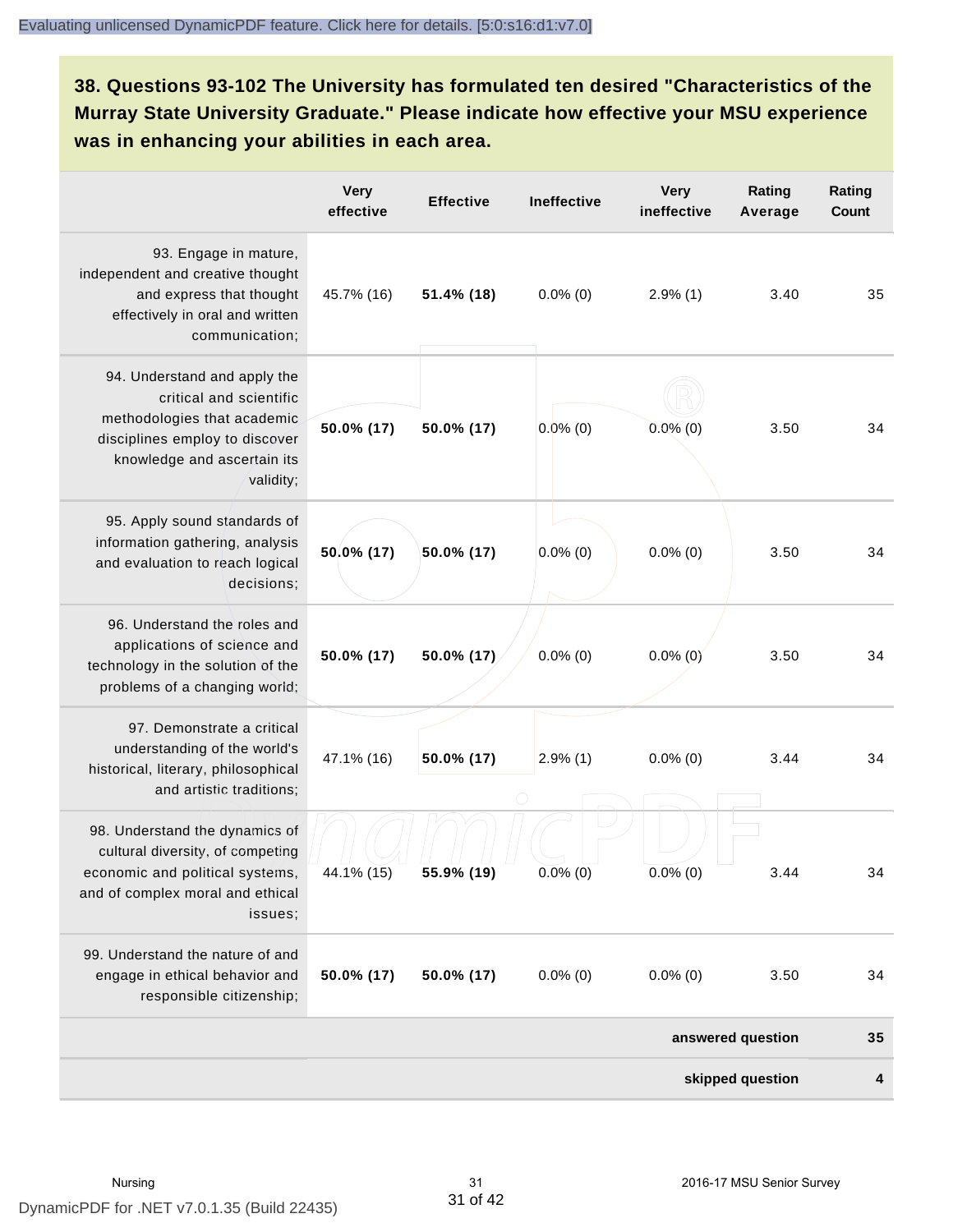# **38. Questions 93-102 The University has formulated ten desired "Characteristics of the Murray State University Graduate." Please indicate how effective your MSU experience was in enhancing your abilities in each area.**

| 100. Understand the importance of<br>the behaviors necessary to<br>maintain a healthy lifestyle; | 47.1% (16) | 52.9% (18) | $0.0\%$ (0) | $0.0\%$ (0)       | 3.47             | 34        |
|--------------------------------------------------------------------------------------------------|------------|------------|-------------|-------------------|------------------|-----------|
| 101. Demonstrate mastery of a<br>chosen field of study;                                          | 47.1% (16) | 52.9% (18) | $0.0\%$ (0) | $0.0\%$ (0)       | 3.47             | 34        |
| 102. Value intellectual pursuit and<br>continuous learning in a changing<br>world.               | 50.0% (17) | 50.0% (17) | $0.0\%$ (0) | $0.0\%$ (0)       | 3.50             | 34        |
|                                                                                                  |            |            |             | answered question |                  | 35        |
|                                                                                                  |            |            |             |                   | skipped question | $\pmb{4}$ |
|                                                                                                  |            |            |             |                   |                  |           |
|                                                                                                  |            |            |             |                   |                  |           |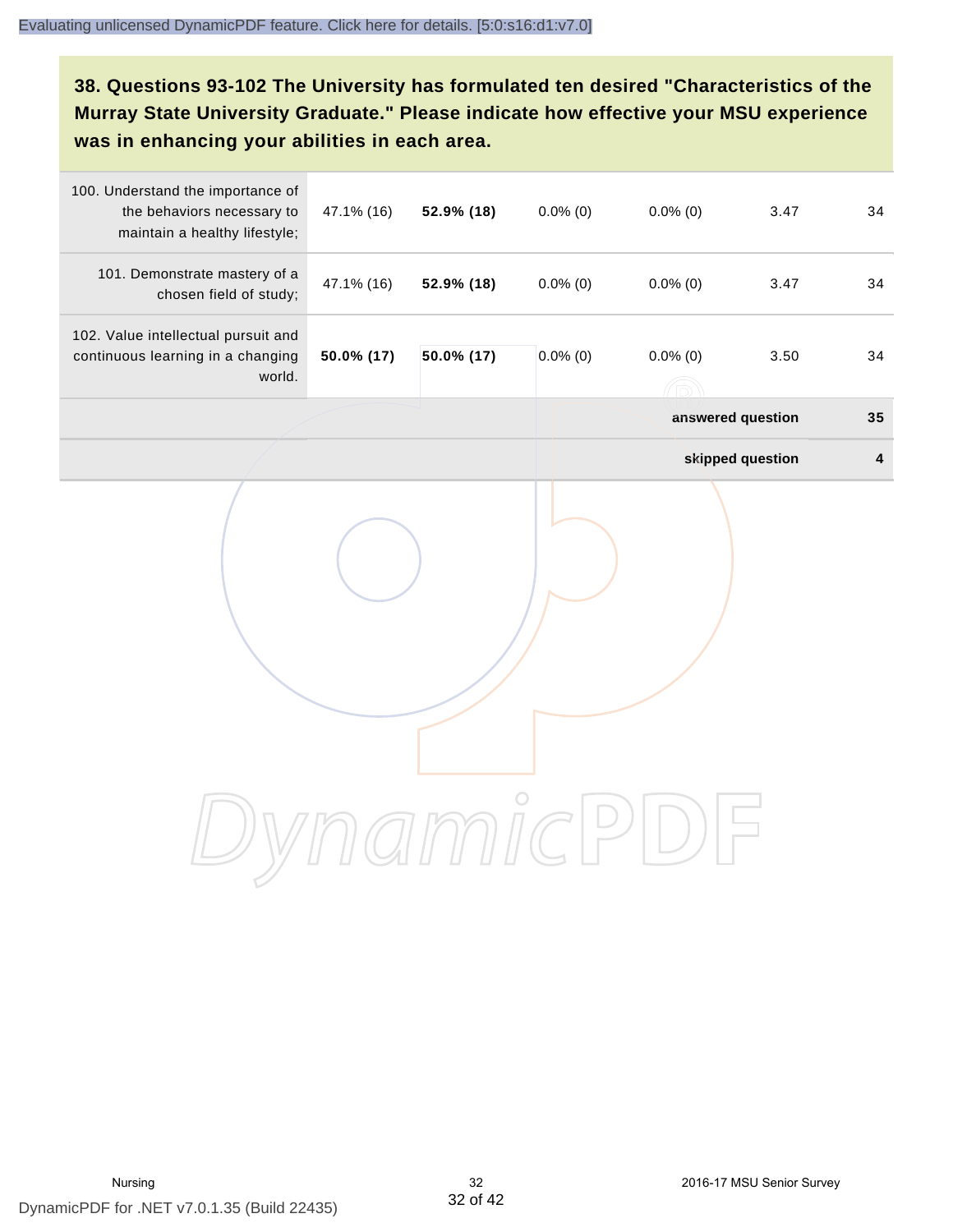#### **39. 103. What do you expect to do after you graduate?**

|                                                        | <b>Response</b><br><b>Percent</b> | <b>Response</b><br><b>Count</b> |
|--------------------------------------------------------|-----------------------------------|---------------------------------|
| I am unsure of my immediate<br>plans.                  | 5.9%                              | 2                               |
| I will look for a job.                                 | 11.8%                             | $\overline{\mathbf{4}}$         |
| I will continue working in the<br>position I now have. | 17.6%                             | $\,6\,$                         |
| I will work at a position I recently<br>accepted.      | 55.9%                             | 19                              |
| I will do additional undergraduate<br>work.            | 0.0%                              | $\mathbf 0$                     |
| I will go to graduate school.                          | 8.8%                              | $\ensuremath{\mathsf{3}}$       |
| I will go to law school.                               | 0.0%                              | $\pmb{0}$                       |
| I will go to medical school.                           | 0.0%                              | $\boldsymbol{0}$                |
| I will go to other professional<br>school.             | 0.0%                              | $\mathbf 0$                     |
| I will not work or attend school.                      | 0.0%                              | $\mathbf 0$                     |
|                                                        | answered question                 | 34                              |
|                                                        | skipped question                  | 5                               |

DynamicPDF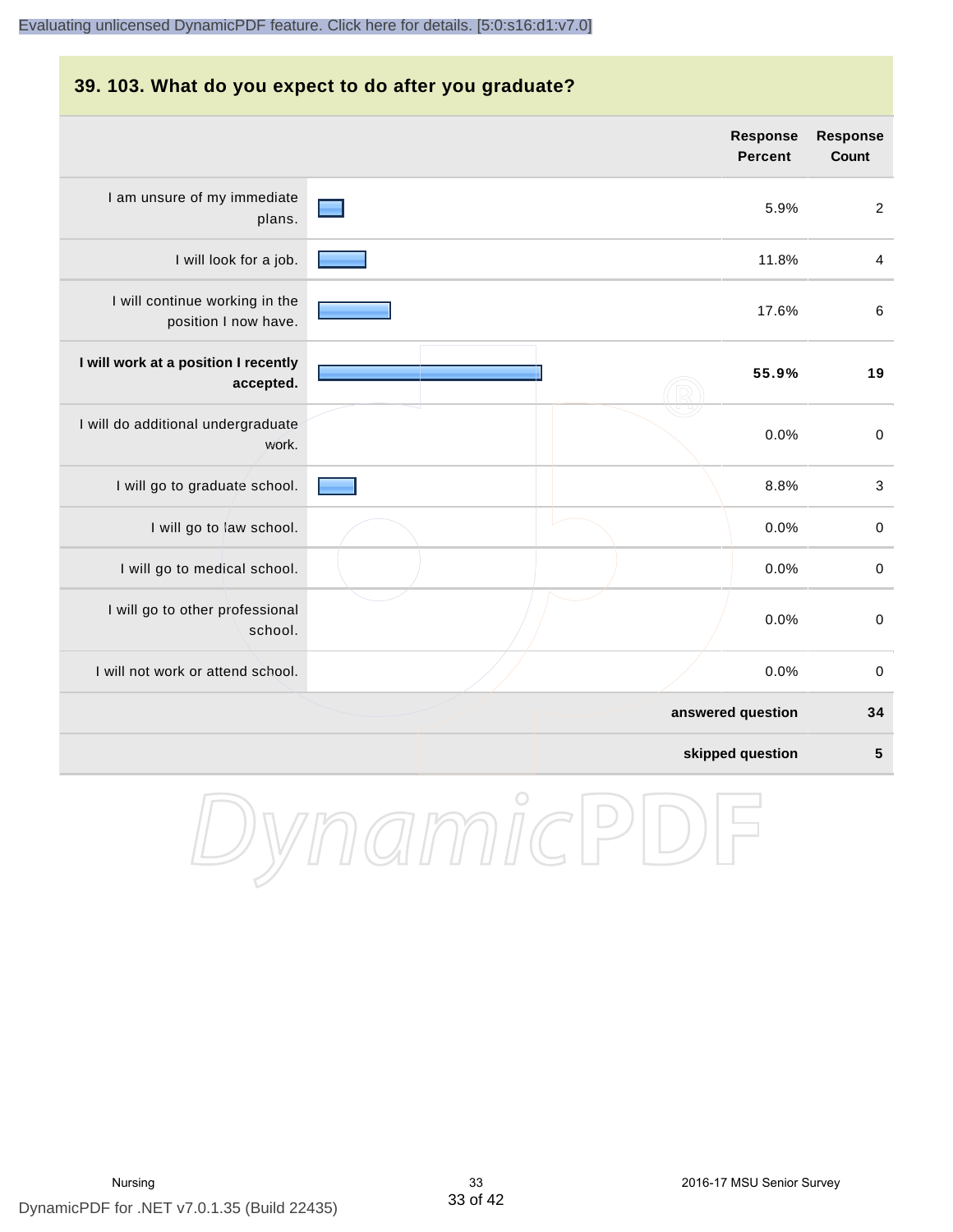# **39. 103. What do you expect to do after you graduate? answered question 34 skipped question 5**

# **40. 104. If you are already employed, how closely related is your job to your field of study?**

|                        |                | <b>Response</b><br><b>Percent</b> | <b>Response</b><br>Count |
|------------------------|----------------|-----------------------------------|--------------------------|
| <b>Extremely close</b> |                | 85.3%                             | 29                       |
| Somewhat close         | $\blacksquare$ | 2.9%                              | 1                        |
| Somewhat different     |                | 0.0%                              | $\mathbf 0$              |
| Extremely different    |                | 0.0%                              | $\mathbf 0$              |
| I cannot determine     |                | 0.0%                              | $\,0\,$                  |
| Does not apply         |                | 11.8%                             | 4                        |
|                        |                | answered question                 | 34                       |
|                        |                | skipped question                  | ${\bf 5}$                |
|                        |                |                                   |                          |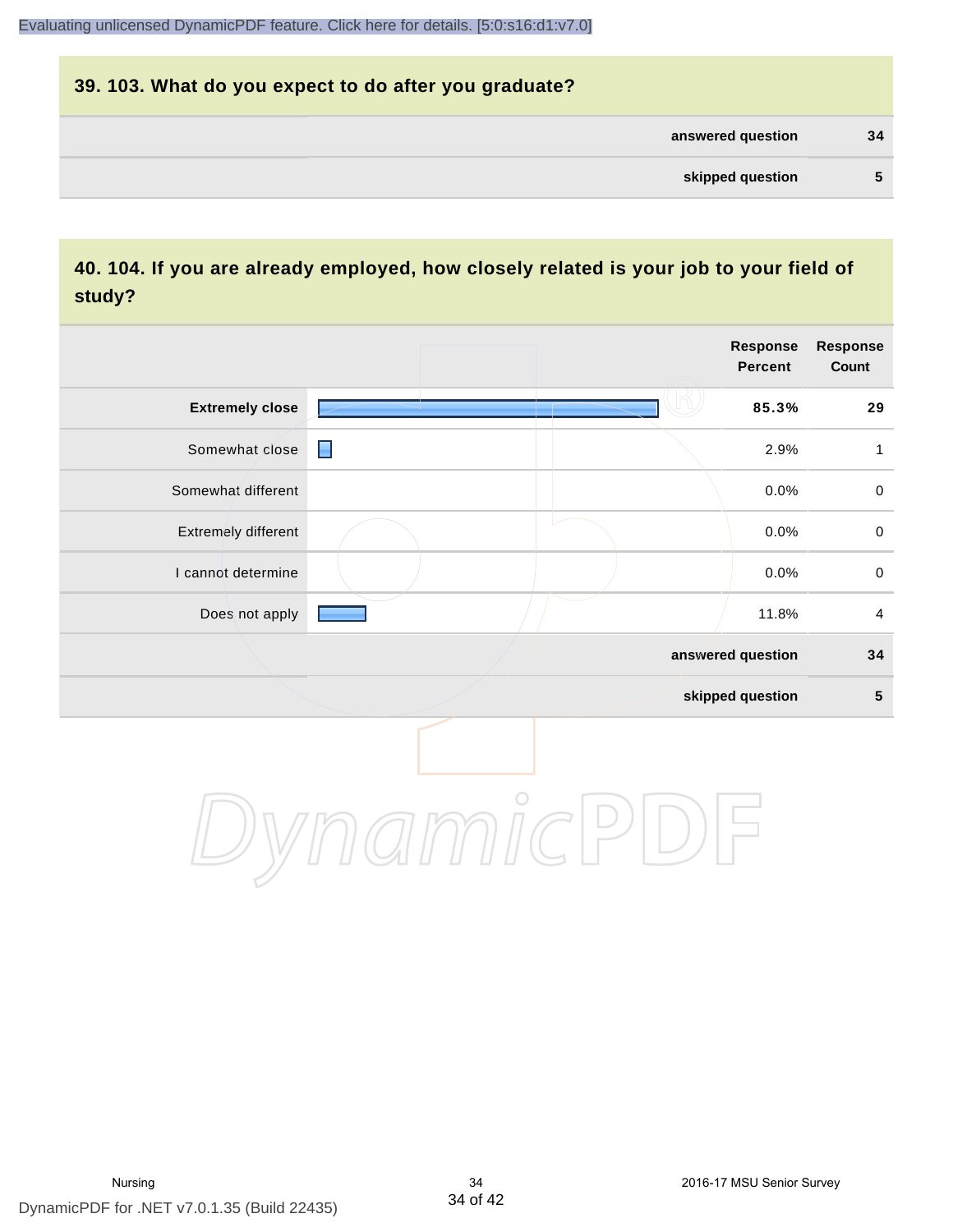#### **41. 105. If you intend to work full-time, what do you expect your salary to be?**

|                     |                | Response<br>Percent | Response<br>Count |
|---------------------|----------------|---------------------|-------------------|
| Above \$75,000      | $\blacksquare$ | 3.2%                | $\mathbf{1}$      |
| $$65,000 - $75,000$ |                | 9.7%                | $\mathbf{3}$      |
| \$55,000 - \$64,999 |                | 35.5%               | 11                |
| \$45,000 - \$54,999 |                | 32.3%               | $10$              |
| \$35,000 - \$44,999 |                | 16.1%               | $\sqrt{5}$        |
| \$25,000 - \$34,999 | н              | 3.2%                | $\mathbf{1}$      |
| Below \$25,000      |                | 0.0%                | $\mathbf 0$       |
| Does not apply      |                | 0.0%                | $\,0\,$           |
|                     |                | answered question   | 31                |
|                     |                | skipped question    | $\pmb{8}$         |
|                     |                |                     |                   |
|                     | $\bigcirc$     |                     |                   |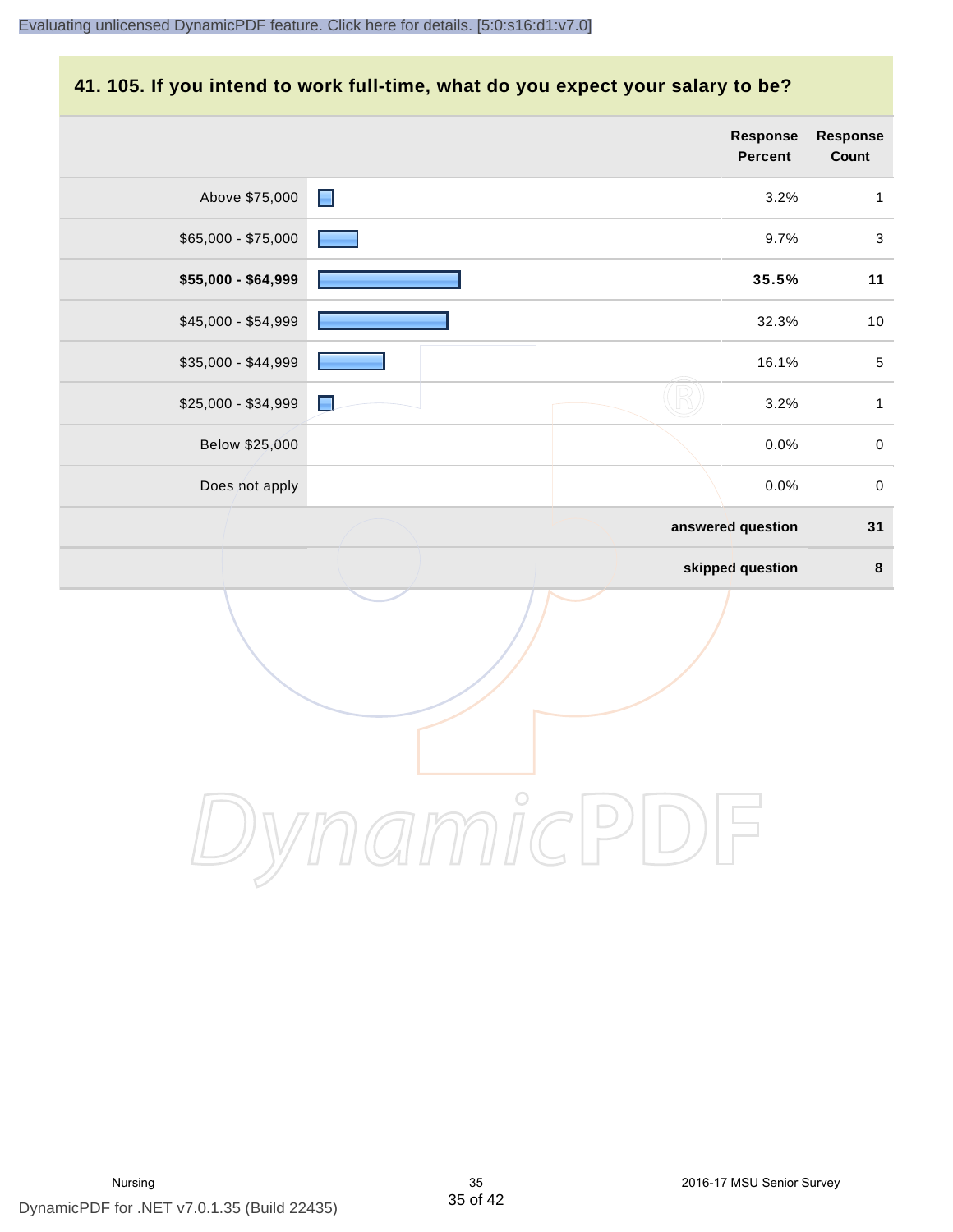#### **41. 105. If you intend to work full-time, what do you expect your salary to be?**

| answered question | 31 |
|-------------------|----|
|                   |    |

# **42. 106. If you intend to continue your education, please indicate which statement best describes the institution you will attend.**

|                                        |  | <b>Response</b><br><b>Percent</b> | <b>Response</b><br>Count |
|----------------------------------------|--|-----------------------------------|--------------------------|
| <b>Murray State University</b>         |  | 34.4%                             | 11                       |
| University/College in Kentucky         |  | 12.5%                             | $\overline{4}$           |
| University/College outside<br>Kentucky |  | 18.8%                             | 6                        |
| Does not apply                         |  | 34.4%                             | 11                       |
|                                        |  | answered question                 | 32                       |
|                                        |  | skipped question                  | 7                        |
|                                        |  |                                   |                          |

#### **43. 107. "I would recommend Murray State University to a prospective student."**

| <b>Response</b><br>Count | <b>Response</b><br>Percent                            |                   |
|--------------------------|-------------------------------------------------------|-------------------|
| 11                       | 30.6%                                                 | Strongly agree    |
| 18                       | m<br>المال المالي<br>T T<br>$\sqrt{2}$<br>--<br>50.0% | Agree             |
| $\overline{7}$           | 19.4%                                                 | Disagree          |
| 0                        | 0.0%                                                  | Strongly disagree |
| 36                       | answered question                                     |                   |
| 3                        | skipped question                                      |                   |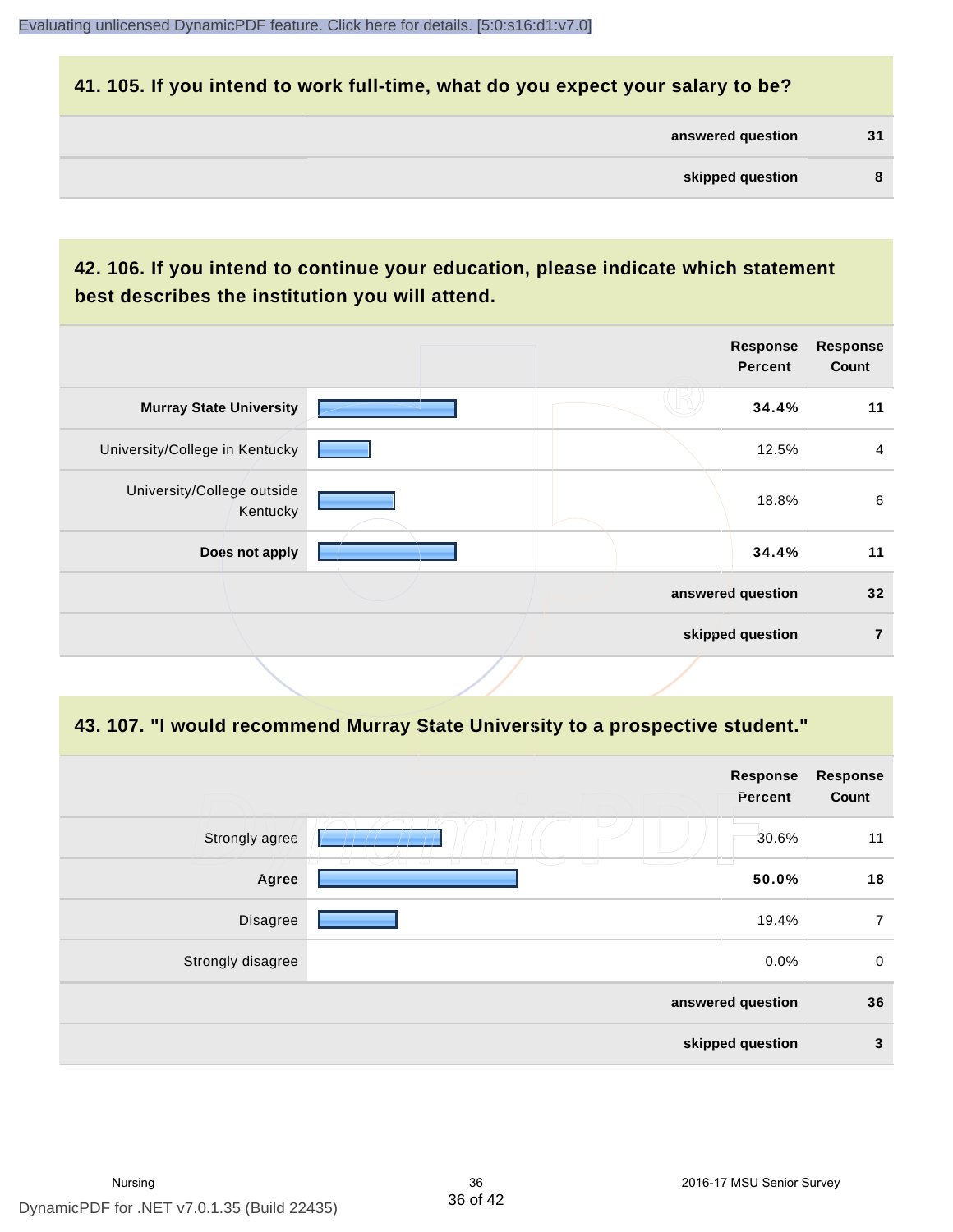| 44. Feedback:     |                   |
|-------------------|-------------------|
|                   | Response<br>Count |
|                   | 1                 |
| answered question | 1                 |
| skipped question  | 38                |

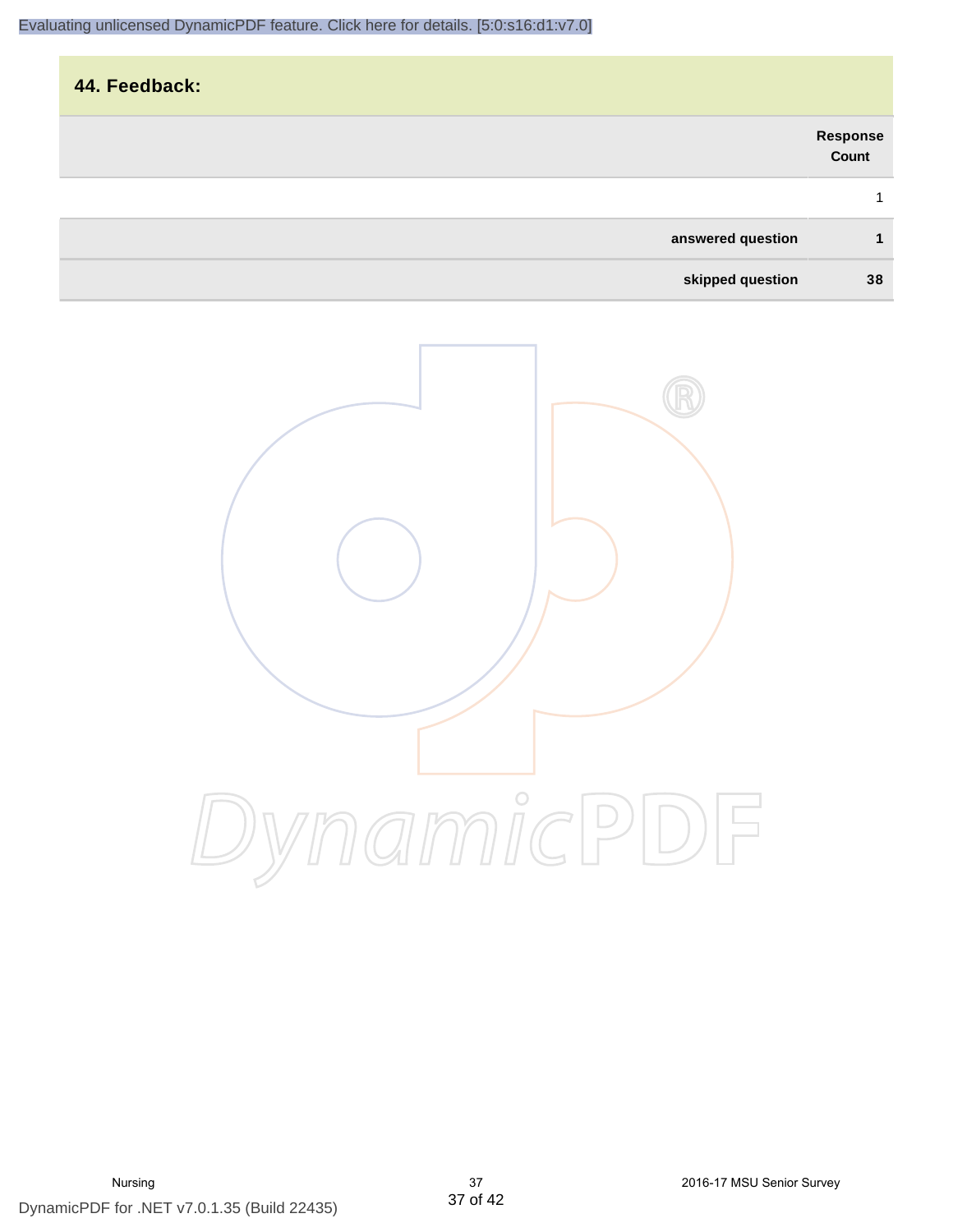|                                                 | <b>Response</b><br><b>Percent</b> | <b>Response</b><br>Count |
|-------------------------------------------------|-----------------------------------|--------------------------|
| Accounting                                      | 0.0%                              | $\mathbf 0$              |
| Advertising                                     | 0.0%                              | $\mathbf 0$              |
| <b>Business Administration</b><br>(associate's) | 0.0%                              | $\mathbf 0$              |
| <b>Business Administration</b><br>(bachelor's)  | 0.0%                              | $\mathbf 0$              |
| <b>Business GIS (certificate)</b>               | 0.0%                              | $\mathbf 0$              |
| <b>Computer Information Systems</b>             | 0.0%                              | $\mathbf 0$              |
| <b>Computer Science</b>                         | 0.0%                              | $\pmb{0}$                |
| Economics                                       | 0.0%                              | $\mathbf 0$              |
| Finance                                         | 0.0%                              | $\mathbf 0$              |
| <b>Graphic Communications Media</b>             | 0.0%                              | $\pmb{0}$                |
| <b>International Business</b>                   | 0.0%                              | $\mathbf 0$              |
| Journalism                                      | 0.0%                              | $\pmb{0}$                |
| Management                                      | 0.0%                              | $\pmb{0}$                |
| Marketing                                       | 0.0%                              | 0                        |
| Organizational Communication                    | 0.0%                              | $\pmb{0}$                |
| <b>Public Relations</b>                         | 0.0%                              | $\pmb{0}$                |
| <b>Television Production</b>                    | 0.0%                              | $\pmb{0}$                |
| <b>Telecommunications Systems</b><br>Mgmt       | 0.0%                              | $\mathbf 0$              |
|                                                 | answered question                 | $\pmb{0}$                |
|                                                 | skipped question                  | $39$                     |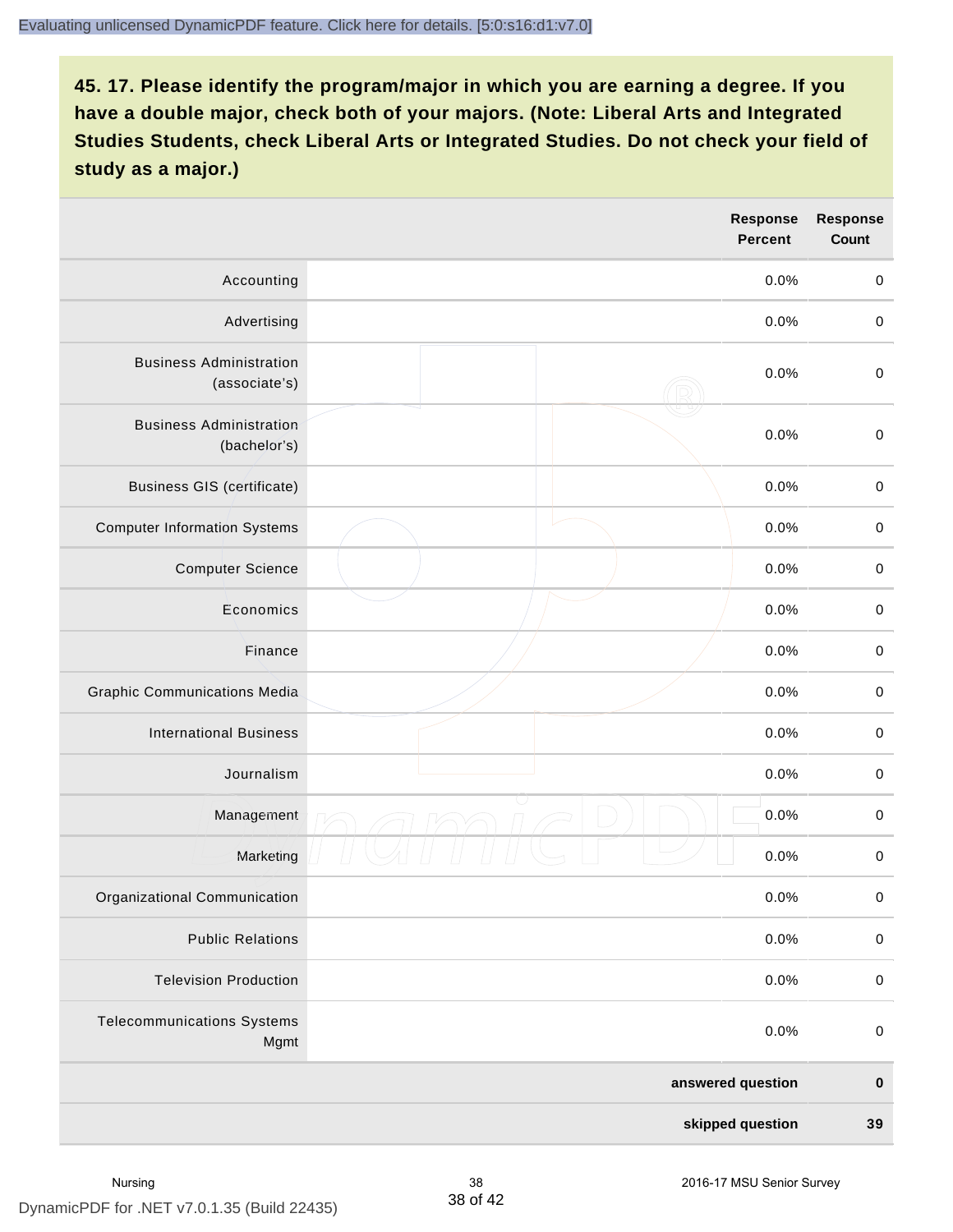| <b>Career &amp; Technical Education</b><br>(associate's) | 0.0%              | $\pmb{0}$   |
|----------------------------------------------------------|-------------------|-------------|
| <b>Career &amp; Technical Education</b><br>(bachelor's)  | 0.0%              | $\mathbf 0$ |
| <b>Criminal Justice</b>                                  | 0.0%              | $\pmb{0}$   |
| <b>Elementary School Education</b>                       | 0.0%              | $\,0\,$     |
| Health & Physical Education                              | 0.0%              | $\pmb{0}$   |
| Interdisciplinary Early Childhood<br>Education           | 0.0%              | $\pmb{0}$   |
| Learning & Behavior Disorders                            | 0.0%              | $\pmb{0}$   |
| <b>Middle School Education</b>                           | 0.0%              | $\pmb{0}$   |
| <b>Recreation &amp; Leisure Services</b>                 | 0.0%              | $\pmb{0}$   |
| Social Work                                              | 0.0%              | $\,0\,$     |
| Youth & Nonprofit Leadership                             | 0.0%              | $\pmb{0}$   |
| Art                                                      | 0.0%              | $\pmb{0}$   |
| Creative Writing (BFA)                                   | 0.0%              | $\mathbf 0$ |
| English                                                  | 0.0%              | $\pmb{0}$   |
| English Education (TESOL)                                | 0.0%              | 0           |
| Philosophy                                               | 0.0%              | 0           |
| <b>International Affairs</b>                             | 0.0%              | $\pmb{0}$   |
| <b>Political Science</b>                                 | 0.0%              | $\pmb{0}$   |
| <b>Public Administration</b>                             | 0.0%              | $\pmb{0}$   |
|                                                          | answered question | $\pmb{0}$   |
|                                                          | skipped question  | 39          |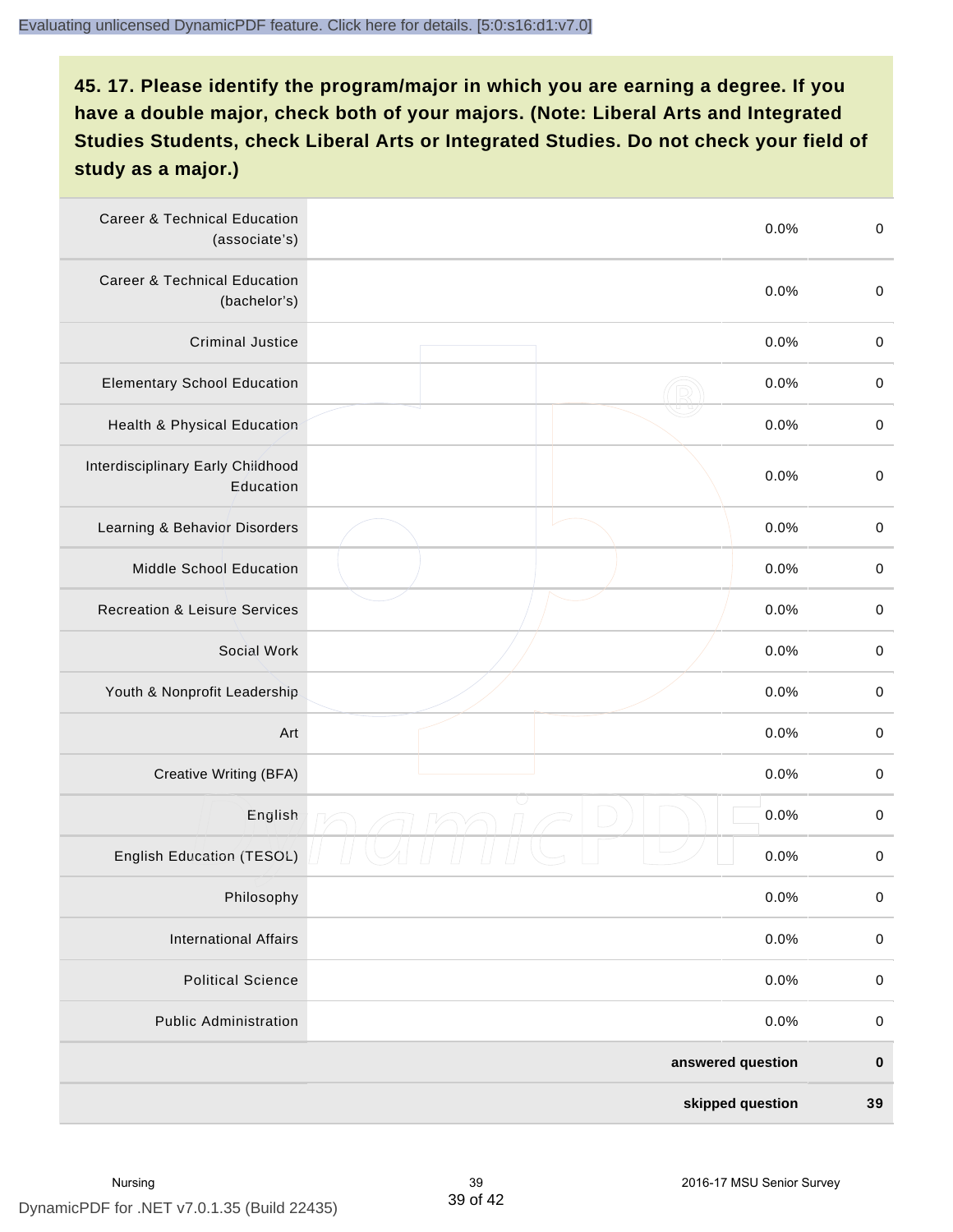| Sociology                                     |                   | 0.0%    | $\mathbf 0$ |
|-----------------------------------------------|-------------------|---------|-------------|
| History                                       |                   | $0.0\%$ | $\mathbf 0$ |
| <b>Liberal Arts</b>                           |                   | 0.0%    | $\mathbf 0$ |
| French                                        |                   | 0.0%    | $\pmb{0}$   |
| German                                        |                   | 0.0%    | $\mathbf 0$ |
| Japanese                                      |                   | 0.0%    | $\mathbf 0$ |
| Spanish                                       |                   | 0.0%    | $\mathbf 0$ |
| Music                                         |                   | 0.0%    | $\mathbf 0$ |
| <b>Music Business</b>                         |                   | 0.0%    | $\pmb{0}$   |
| Psychology                                    |                   | 0.0%    | $\mathbf 0$ |
| Theatre                                       |                   | 0.0%    | $\mathbf 0$ |
| Biology                                       |                   | 0.0%    | $\mathbf 0$ |
| Wildlife & Conservation Biology               |                   | 0.0%    | $\mathbf 0$ |
| Chemistry                                     |                   | 0.0%    | $\pmb{0}$   |
| <b>Applied Physics</b>                        | $\bigcirc$        | 0.0%    | $\mathbf 0$ |
| <b>Engineering Physics</b>                    |                   | 0.0%    | $\mathbf 0$ |
| Physics                                       |                   | 0.0%    | $\mathbf 0$ |
| Geosciences                                   |                   | 0.0%    | $\mathbf 0$ |
| Civil Engineering Technology<br>(associate's) |                   | 0.0%    | $\pmb{0}$   |
| Civil Engineering Technology<br>(bachelor's)  |                   | 0.0%    | $\pmb{0}$   |
|                                               | answered question |         | $\pmb{0}$   |
|                                               | skipped question  |         | 39          |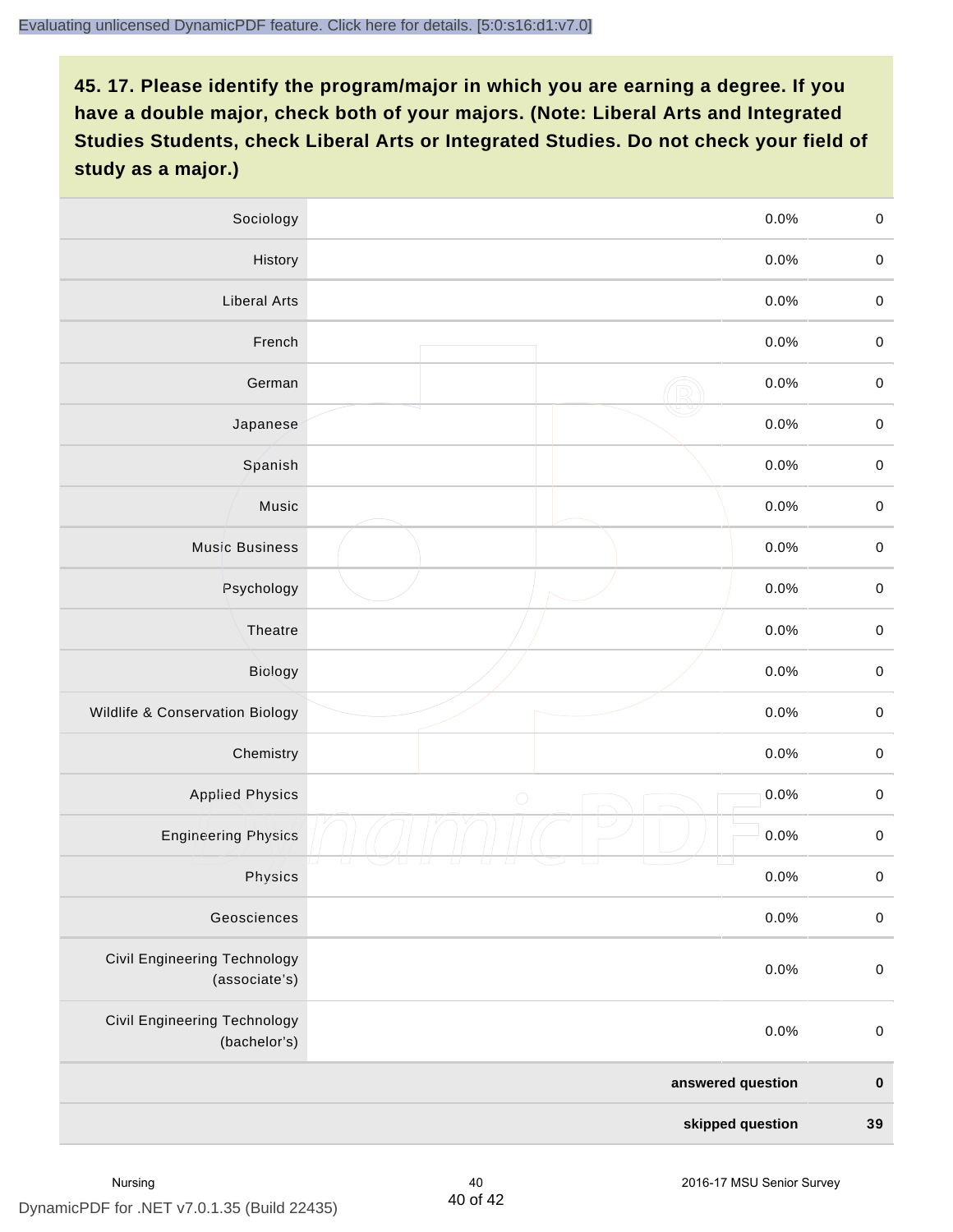| <b>Electromechanical Engineering</b><br>Technology | 0.0%              | $\mathbf 0$ |
|----------------------------------------------------|-------------------|-------------|
| <b>Engineering Graphics &amp; Design</b>           | 0.0%              | $\mathbf 0$ |
| <b>Interior Design</b>                             | 0.0%              | $\pmb{0}$   |
| Manufacturing Technology                           | 0.0%              | $\pmb{0}$   |
| Occupational Safety and Health                     | 0.0%              | $\pmb{0}$   |
| <b>Industrial Technology</b><br>(associate's)      | 0.0%              | $\pmb{0}$   |
| <b>Mathematics</b>                                 | 0.0%              | $\pmb{0}$   |
| <b>Telecommunications Systems</b><br>Mgmt          | 0.0%              | $\pmb{0}$   |
| Agricultural Science & Technology<br>(associate's) | 0.0%              | $\mathbf 0$ |
| Agricultural Science (bachelor's)                  | 0.0%              | $\mathbf 0$ |
| Animal Technology/Animal-Equine                    | 0.0%              | $\pmb{0}$   |
| Animal Technology/Vet Tech,<br>Pre-Vet             | 0.0%              | $\pmb{0}$   |
| <b>Athletic Training</b>                           | 0.0%              | $\pmb{0}$   |
| <b>Communication Disorders</b>                     | 0.0%              | $\pmb{0}$   |
| <b>Exercise Science</b>                            | 0.0%              | $\pmb{0}$   |
| Nursing                                            | 0.0%              | $\mathbf 0$ |
| Nursing/RN to BSN                                  | 0.0%              | $\pmb{0}$   |
| Nutrition, Dietetics, & Food Mgmt                  | 0.0%              | $\,0\,$     |
|                                                    | answered question | $\pmb{0}$   |
|                                                    | skipped question  | 39          |